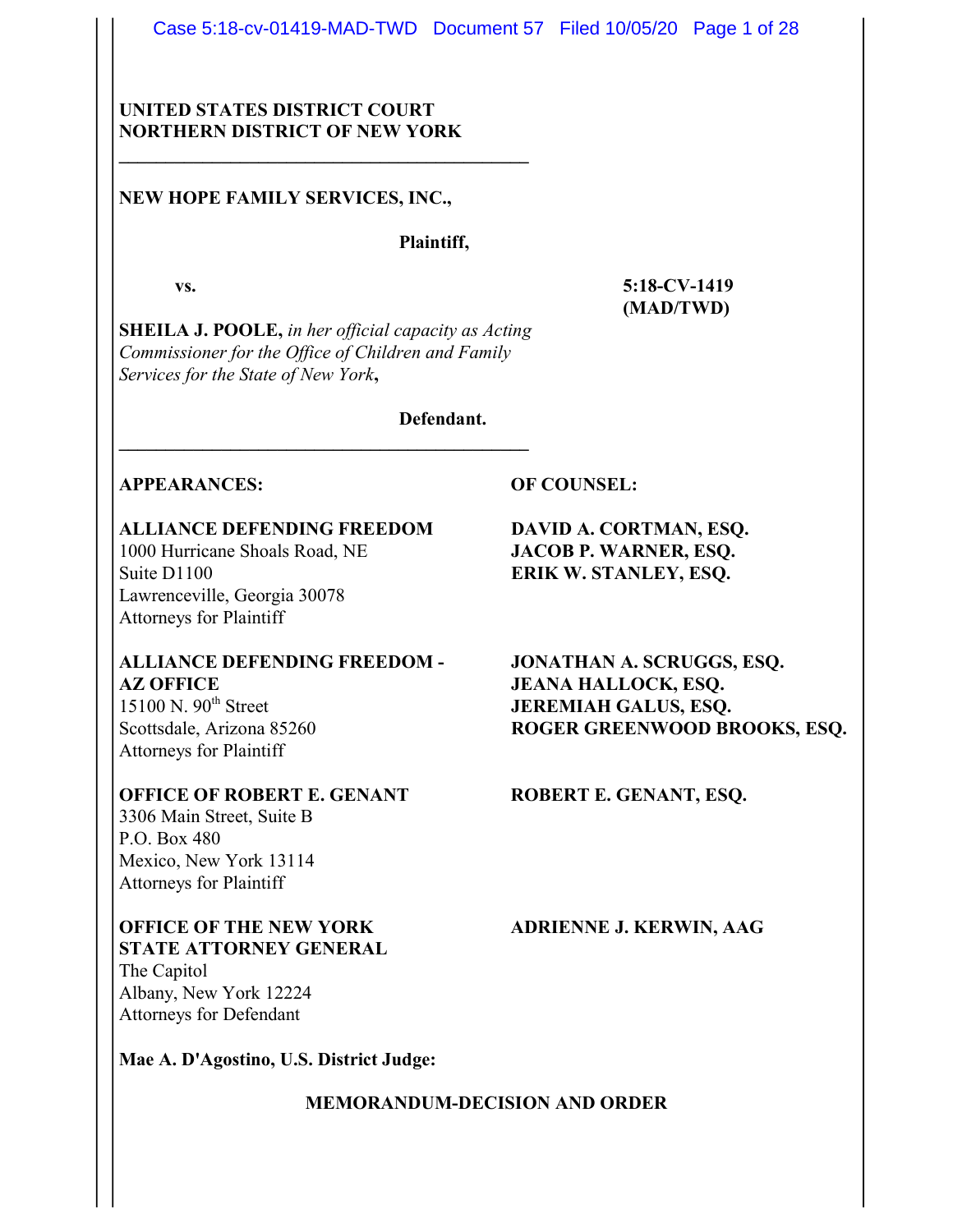#### I. INTRODUCTION

Plaintiff New Hope Family Services, Inc. ("New Hope") commenced this civil rights action on December 6, 2018 challenging the constitutionality of the New York Office of Children and Family Services ("OCFS") interpretation and application of 18 N.Y.C.R.R. § 421.3(d). See Dkt. No. 1. On December 12, 2018, New Hope filed a motion for a preliminary injunction seeking to prevent OCFS from revoking New Hope's perpetual authorization to place children for adoption during the pendency of this litigation. See Dkt. No. 15. On January 14, 2019, OCFS cross-moved to dismiss the complaint in its entirety. See Dkt. No. 34. The Court granted OCFS's motion to dismiss in its entirety and denied New Hope's motion for a preliminary injunction as moot. See Dkt. No. 38. New Hope timely appealed. See Dkt. No. 40. On July 21, 2020, the Second Circuit Court of Appeals issued an order reversing this Court's dismissal of New Hope's Free Exercise and Free Speech claims and remanded this case for consideration of the motion for a preliminary injunction with specific instructions that the Court is bound to follow, and also noted that any appeal would be returned to the same panel. *See Dkt*. Nos. 44, 45. Currently before the Court is Plaintiff's motion for a preliminary injunction. See Dkt. No. 15.

#### II. BACKGROUND

### A. Regulatory Scheme

In September 2010, New York State amended its Domestic Relations Law to codify the right to adopt by unmarried adult couples and married couples regardless of sexual orientation or gender identity. See 2010 S.B. 1523, Ch. 509; N.Y. Dom. Rel. Law § 110. "New York law authorizes the Commissioner of OCFS to enforce laws and rules pertaining to adoption." New Hope Family Servs. v. Poole, 966 F.3d 145, 153 (2d Cir. 2020) (citing N.Y. Soc. Serv. Law §  $34(3)(e)$ ). Pursuant to that authority, in January 2011, OCFS informed authorized adoption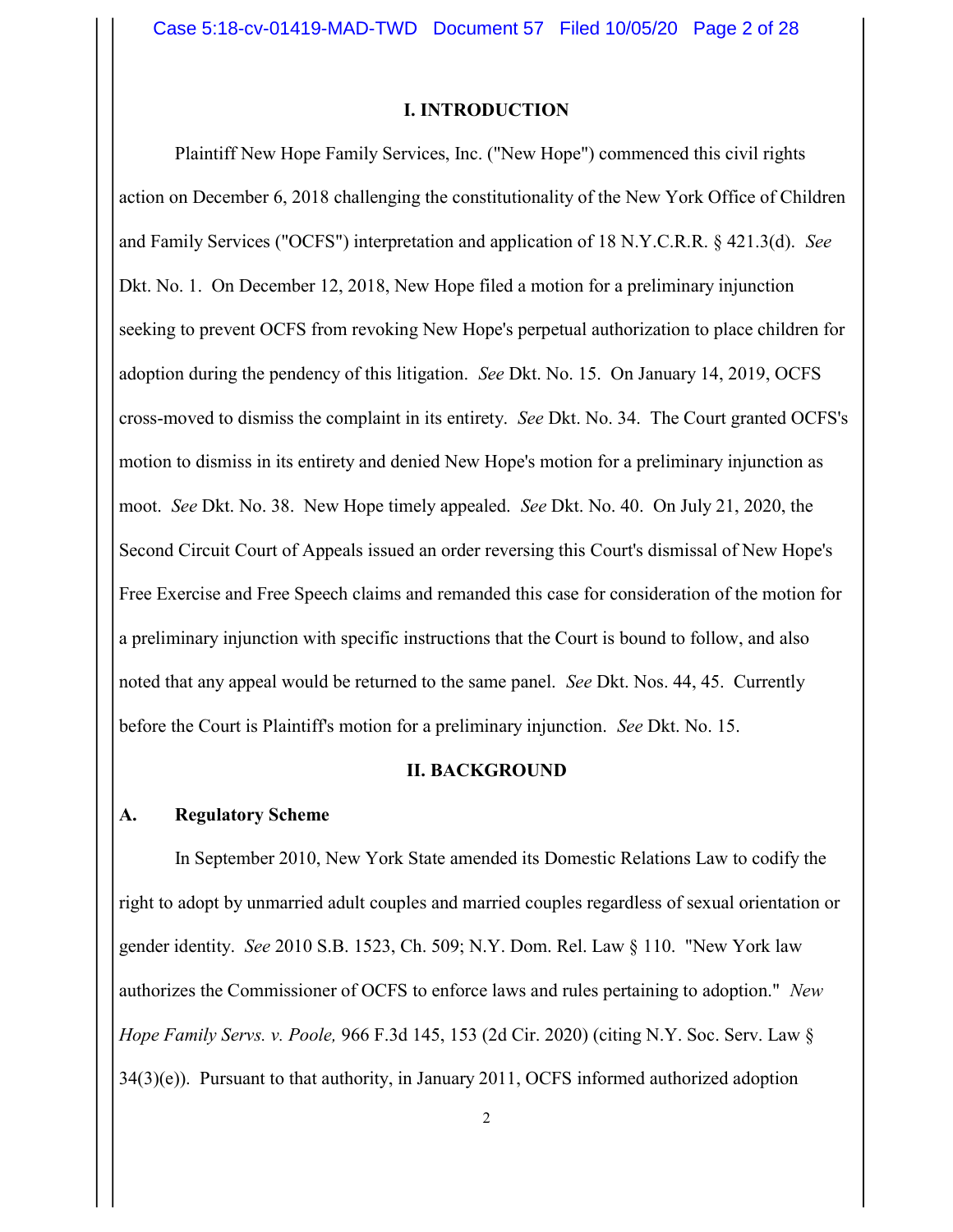#### Case 5:18-cv-01419-MAD-TWD Document 57 Filed 10/05/20 Page 3 of 28

agencies in New York that the amendment brought the Domestic Relations Law into compliance with existing case law and was "intended to support fairness and equal treatment of families that are ready, willing and able to provide a child with a loving home." After providing further guidance, adoption agencies were advised that, among other things, "discrimination based on sexual orientation in the adoption study assessment process is prohibited."

 In November 2013, OCFS promulgated 18 N.Y.C.R.R. § 421.3(d) which, in accordance with existing law, prohibits "discrimination and harassment against applicants for adoption services on the basis of race, creed, color, national origin, age, sex, sexual orientation, gender identity or expression, marital status, religion, or disability" and requires that agencies authorized by New York to provide adoption services "shall take reasonable steps to prevent such discrimination or harassment by staff and volunteers, promptly investigate incidents of discrimination and harassment, and take reasonable and appropriate corrective or disciplinary action when such incidents occur." 18 N.Y.C.R.R. § 421.3(d).

"Adoption services in New York can only be provided by 'authorized agencies,' i.e., entities incorporated or organized under New York law with corporate or legal authority 'to care for, to place out or to board out children.'" New Hope, 966 F.3d at 150 (quoting N.Y. Soc. Serv. Law §§ 371(10)(a), 374(2)). Agencies authorized to provide adoption services in New York must receive and respond to inquiries from, conduct orientation sessions for, and offer OCFS-approved applications to prospective parents. See 18 N.Y.C.R.R. § 421.15. After an adoption application is received, an adoption study must be completed. See id. at  $\S$  421.13. An adoption study must explore the following characteristics of prospective parents:

(1) capacity to give and receive affection;

(2) ability to provide for a child's physical and emotional needs;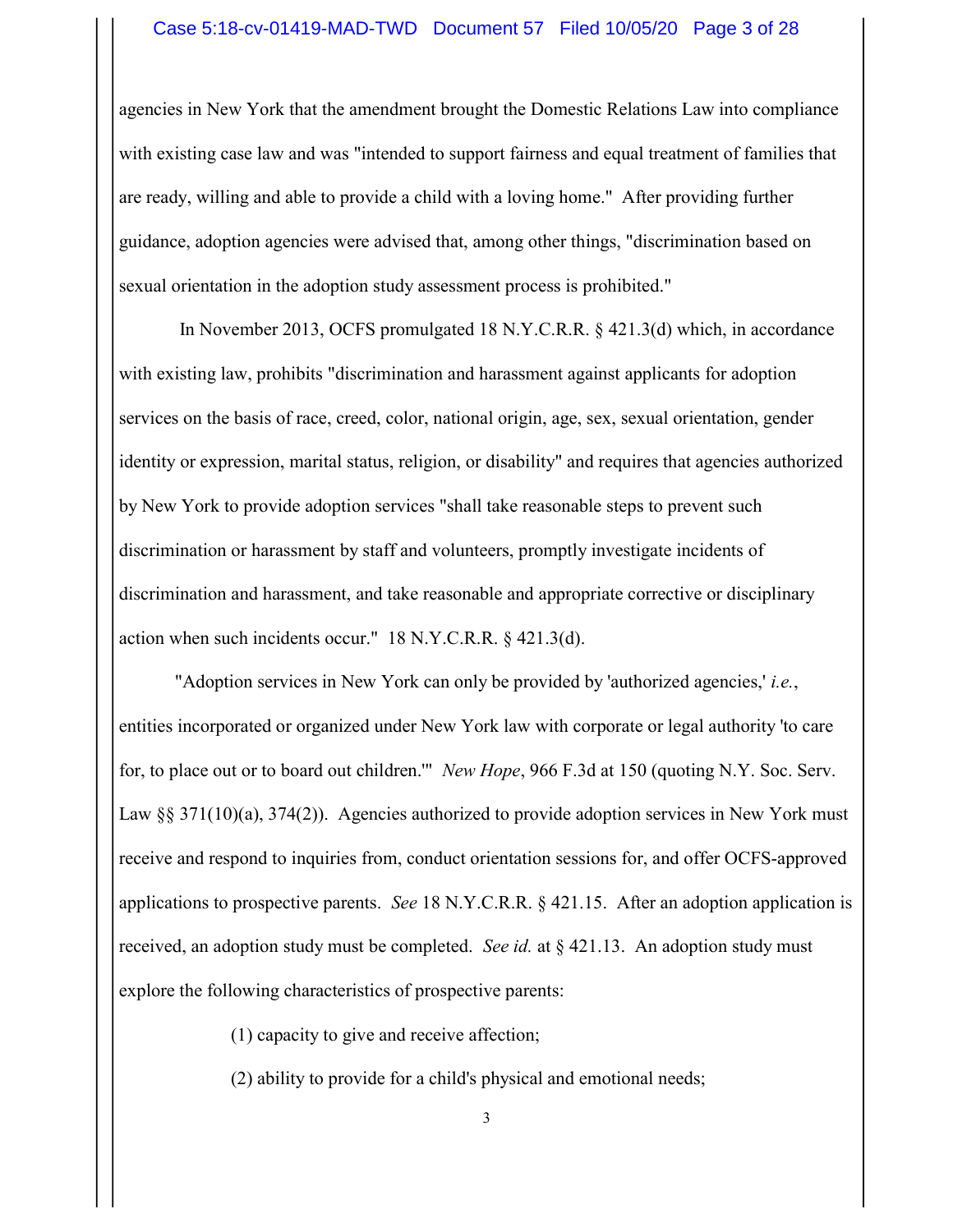(3) ability to accept the intrinsic worth of a child, to respect and share his past, to understand the meaning of separation he has experienced, and to have realistic expectations and goals;

(4) flexibility and ability to change;

(5) ability to cope with problems, stress and frustration;

(6) feelings about parenting an adopted child and the ability to make a commitment to a child placed in the home; and

(7) ability to use community resources to strengthen and enrich family functioning.

Id. at  $\S$  421.16(a). An application may only be rejected if (1) an applicant does not cooperate with the adoption study; (2) an applicant is "physically incapable of caring for an adoptive child;" (3) an applicant is "emotionally incapable of caring for an adopted child;" or (4) an applicant's approval "would not be in the best interests of children awaiting adoptions." Id. at  $\S$  421.15(g). Once an application is approved, the agency must add the applicant to the adoptive parent registry. See id. at  $\S$  421.15(i), 424.3(a).

"Authorized agencies can then board such children in foster homes or place them in prospective adoptive homes based on the agencies' assessment of the children's 'best interests.' Most relevant here, authorized agency approval, or consent, is required to finalize the adoption of any child placed by that agency." New Hope, 966 F.3d at 151 (quoting N.Y. Dom. Rel. Law §§ 111(1)(f), 113(1)). In making placement decisions, the agency must consider, among other things, (1) the ages of the child and prospective parent(s); (2) "the physical and emotional needs of the child in relation to the characteristics, capacities, strengths and weaknesses of the adoptive parent(s);" (3) "the cultural, ethnic or racial background of the child and the capacity of the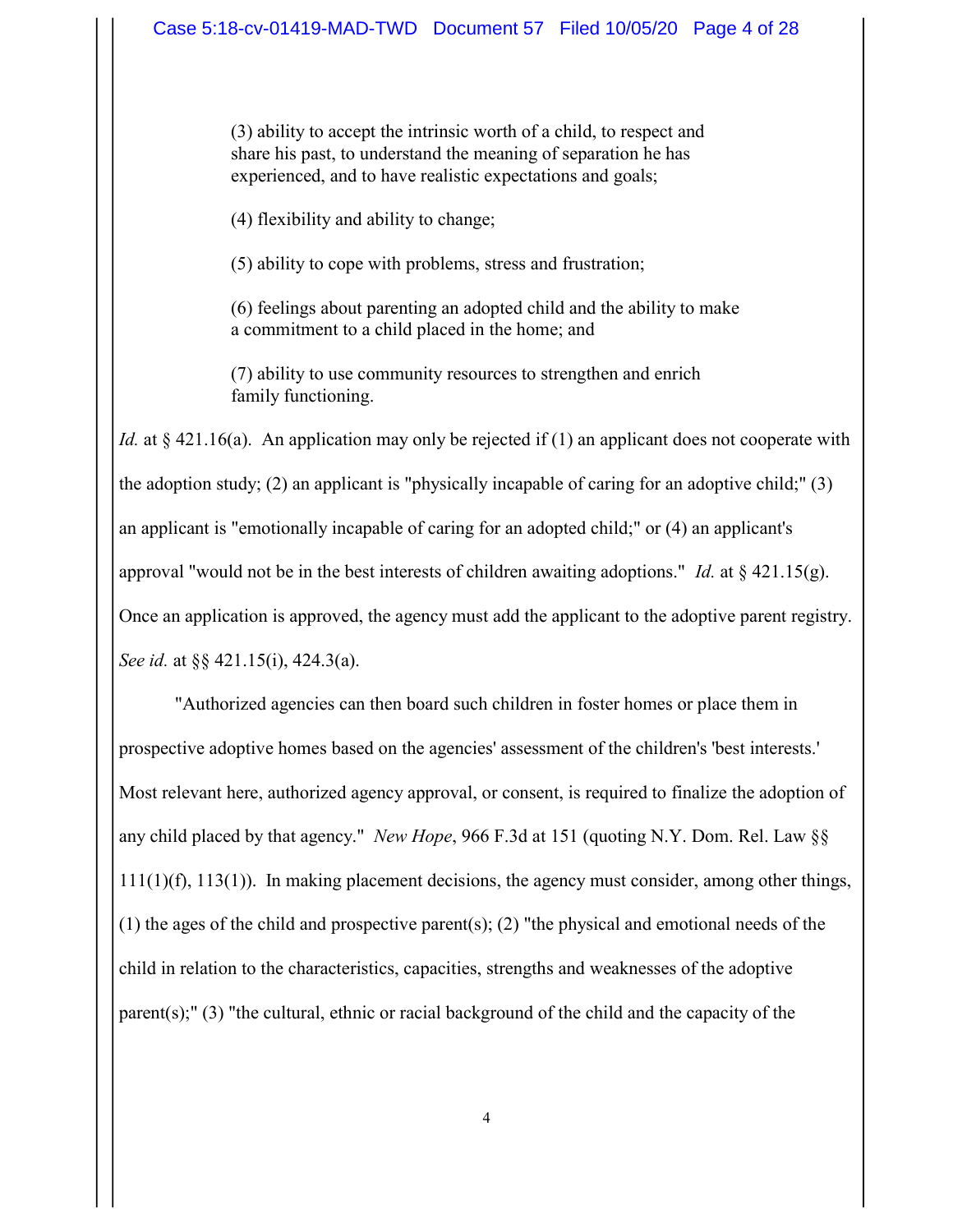adoptive parent to meet the needs of the child with such a background;" and (4) the ability of a child to be placed in a home with siblings and half-siblings. See id. Additionally, agencies must

> [m]ake an effort to place each child in a home as similar to and compatible with his or her religious background as possible with particular recognition that section 373(3) of the Social Services Law requires a court, when practicable, to give custody through adoption only to persons of the same religious faith as that of the child.

Id. at § 421.18(c). Further, the Social Services Law provides that, "so far as consistent with the best interests of the child, and where practicable," the religious wishes of the birth parents should be honored. See N.Y. Soc. Serv. Law § 373(7).

### B. New Hope Family Services

When an entity seeks to facilitate adoptions in New York, it must qualify as an "authorized agency" under the law before it may provide those services. See N.Y. Soc. Serv. Law §  $371(10)(a)$ ; N.Y. Soc. Serv. Law  $\S 374(2)$ . New Hope is an "authorized agency" with the authority to "place out or to board out children...," N.Y. Soc. Serv. Law  $\S 371(10)(a)$ , and "receive children for purposes of adoption." N.Y. Dom. Rel. Law  $\S$  109(4). As an "authorized agency," New Hope must be "incorporated or organized under the laws of this state with corporate power or empowered by law to care for, to place out or to board out children ... [and] shall submit and consent to the approval, visitation, inspection and supervision of such office as to any and all acts in relation to the welfare of children performed or to be performed under this title." N.Y. Soc. Serv. Law § 371(10)(a). Additionally, OCFS must approve an agency's certificate of incorporation. See id. at § 460-a.

In 1965, Evangelical Family Service, Inc., New Hope's predecessor agency, obtained a two-year certificate of incorporation from New York's Board of Social Welfare authorizing it "to accept legal custody and guardianship of children; to provide protective service for children; to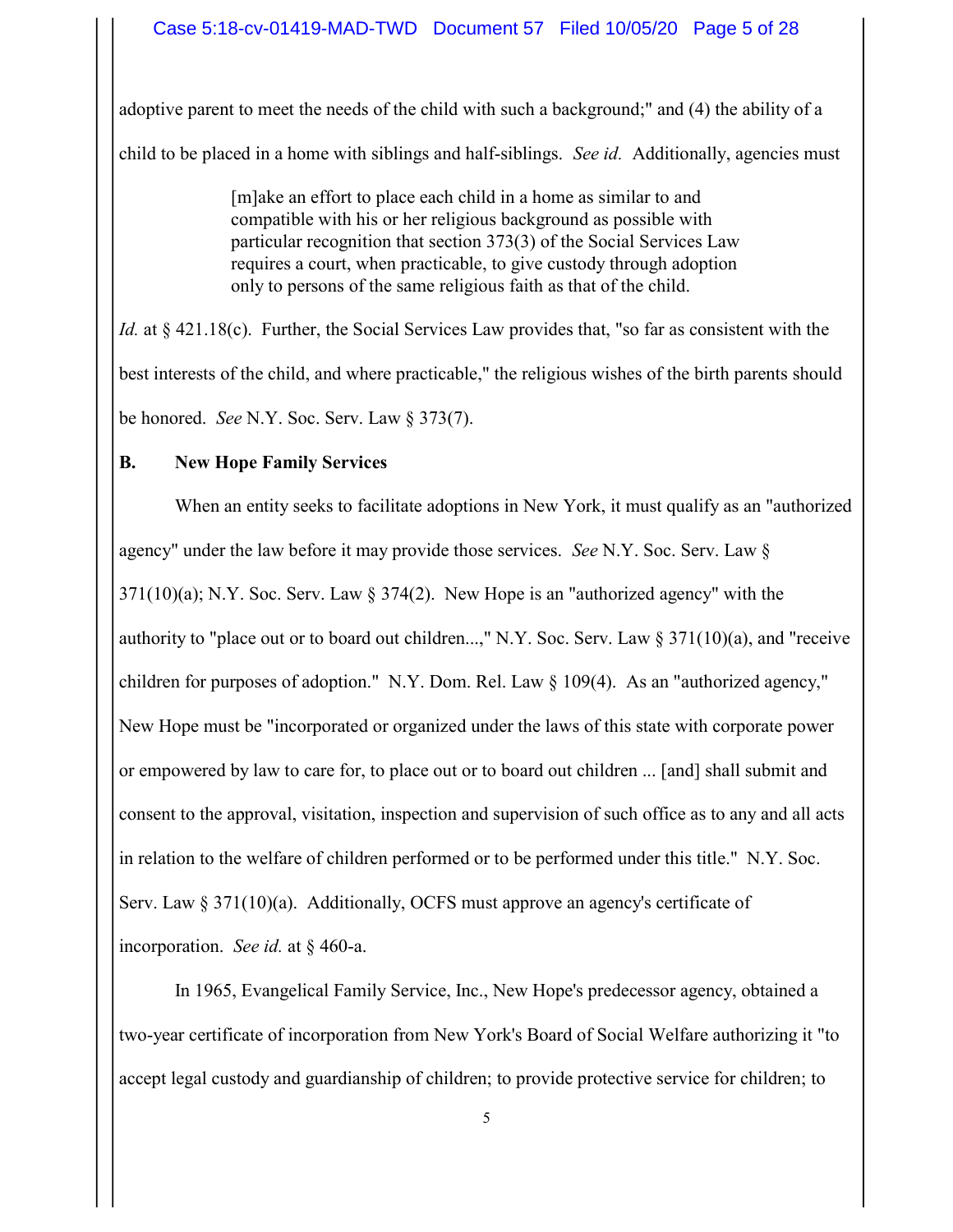### Case 5:18-cv-01419-MAD-TWD Document 57 Filed 10/05/20 Page 6 of 28

provide foster care service to child[ren] and unwed mother[s]; to place children for adoption; and [to] function in complete cooperation with all existing social welfare agencies." New Hope, 966 F.3d at 155-56 (quotation omitted). In 1967, New York made Evangelical Family Service's certificate of incorporation "perpetual." Id. at 156.

### C. The Complaint

In 1958, Pastor Clinton H. Tasker founded what became New Hope Family Services as a

Christian ministry to care for and find adoptive homes for children whose birth parents could not

care for them. See Dkt. No. 1 at ¶ 3. New Hope dedicates a considerable portion of the complaint

setting forth its religious beliefs, which the Court will not fully recount here. The Court fully

accepts that New Hope and its employees have these sincerely held religious beliefs.

It is because of these religious beliefs that "New Hope will not recommend or place

children with unmarried couples or same sex couples as adoptive parents." Id. at  $\P$  153. New

Hope's "Special Circumstances" policy states, in part, as follows:

If the person inquiring to adopt is single ... [t]he Executive Director will talk with them to discern if they are truly single or if they are living together without the benefit of marriage ... because New Hope is a Christian Ministry it will not place children with those who are living together without the benefit of marriage.

If the person inquiring to adopt is in a marriage with a same sex partner ... ([t]he Executive Director will ... explain that because New Hope is a Christian Ministry, we do not place children with same sex couples).

# *Id.* at  $\P$  154.

New Hope claims that it has worked with unmarried individuals who are truly single in the past and remains willing to work with such individuals. See id. at ¶ 155. Further, New Hope claims that because it "handles inquiries from unmarried couples and same-sex couples pursuant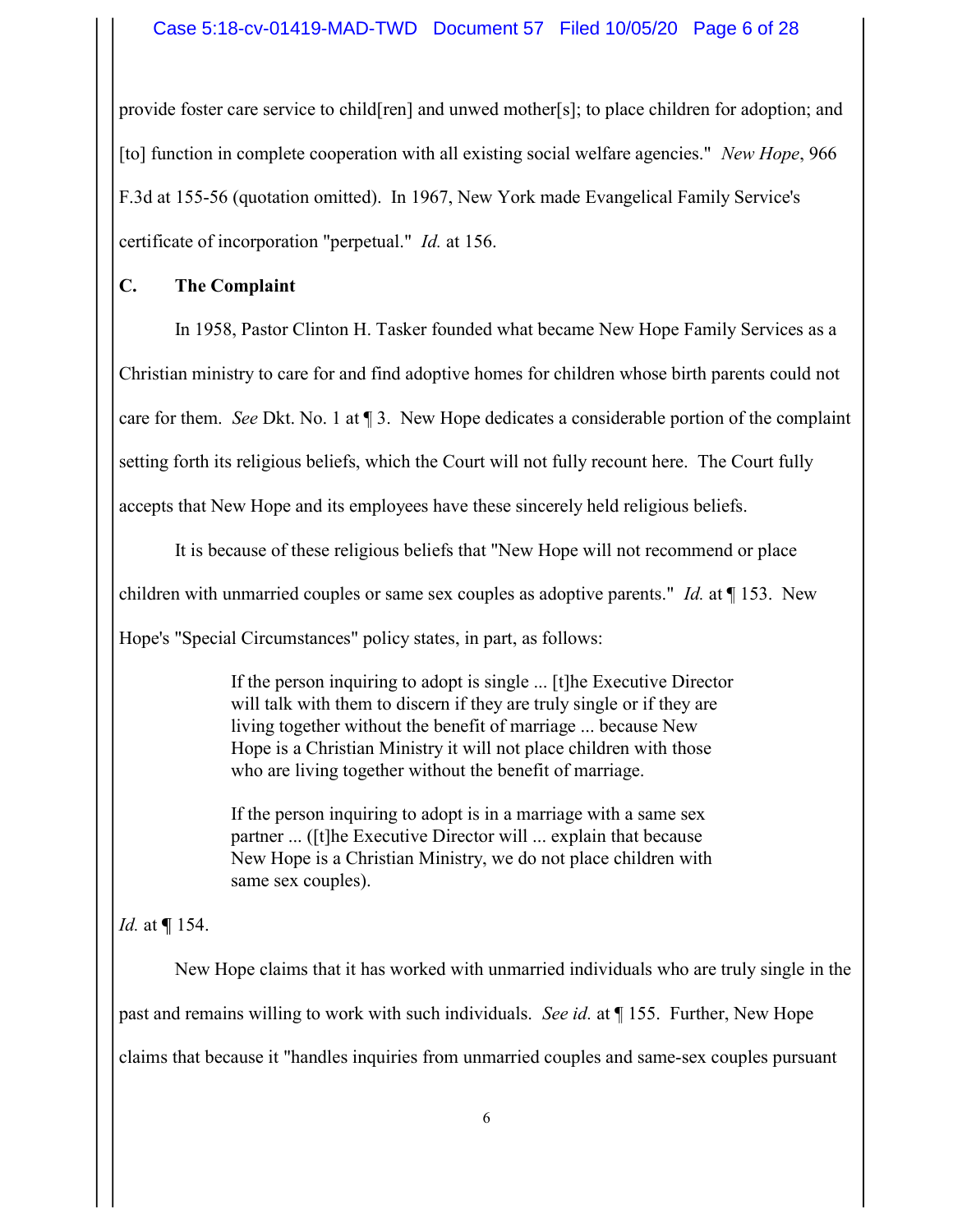#### Case 5:18-cv-01419-MAD-TWD Document 57 Filed 10/05/20 Page 7 of 28

to the policy and practice described above, New Hope has never denied an unmarried couple or same-sex couple's application." *Id.* at  $\P$  156. "Whenever a same-sex couple or unmarried couple is interested in a referral, New Hope refers them to the appropriate county social services office or another provider." Id.

Until recently, New York adoption law required that authorized agencies could only place children for adoption with "an adult unmarried person or an adult husband and his adult wife." N.Y. Dom. Rel. Law § 110 (2009). As mentioned above, in September 2010, New York amended its law to allow authorized agencies to place children for adoption with "an adult unmarried person, an adult married couple together, or any two unmarried adult intimate partners together." N.Y. Dom. Rel. Law § 110 (2010). New Hope notes that permissive language is used throughout the amended law and claims that "New York has never amended its law to require authorized agencies to place children for adoption with 'an adult unmarried person,' a same-sex 'adult married couple together,' or 'two unmarried adult intimate partners together.'" Dkt. No. 1 at ¶ 163 (emphasis in original). New Hope contends that "OCFS is attempting to use regulations to require exactly that: on July 11, 2011, OCFS issued a second letter that purported to clarify, but in fact materially changed, the adoption regulations then found in 18 NYCRR 421.16 and subpart (h). In that letter, OCFS declared that 'the intent of' subpart (h) 'is to prohibit discrimination based on sexual orientation in the adoption study assessment process. In addition, OCFS cannot contemplate any case where the issue of sexual orientation would be a legitimate basis, whether in whole or in part, to deny the application of a person to be an adoptive parent." Id. at  $\P$  164 (quoting Office of Children & Family Services, Informational Letter, 11-OCFS-INF-05 (July 11, 2011)).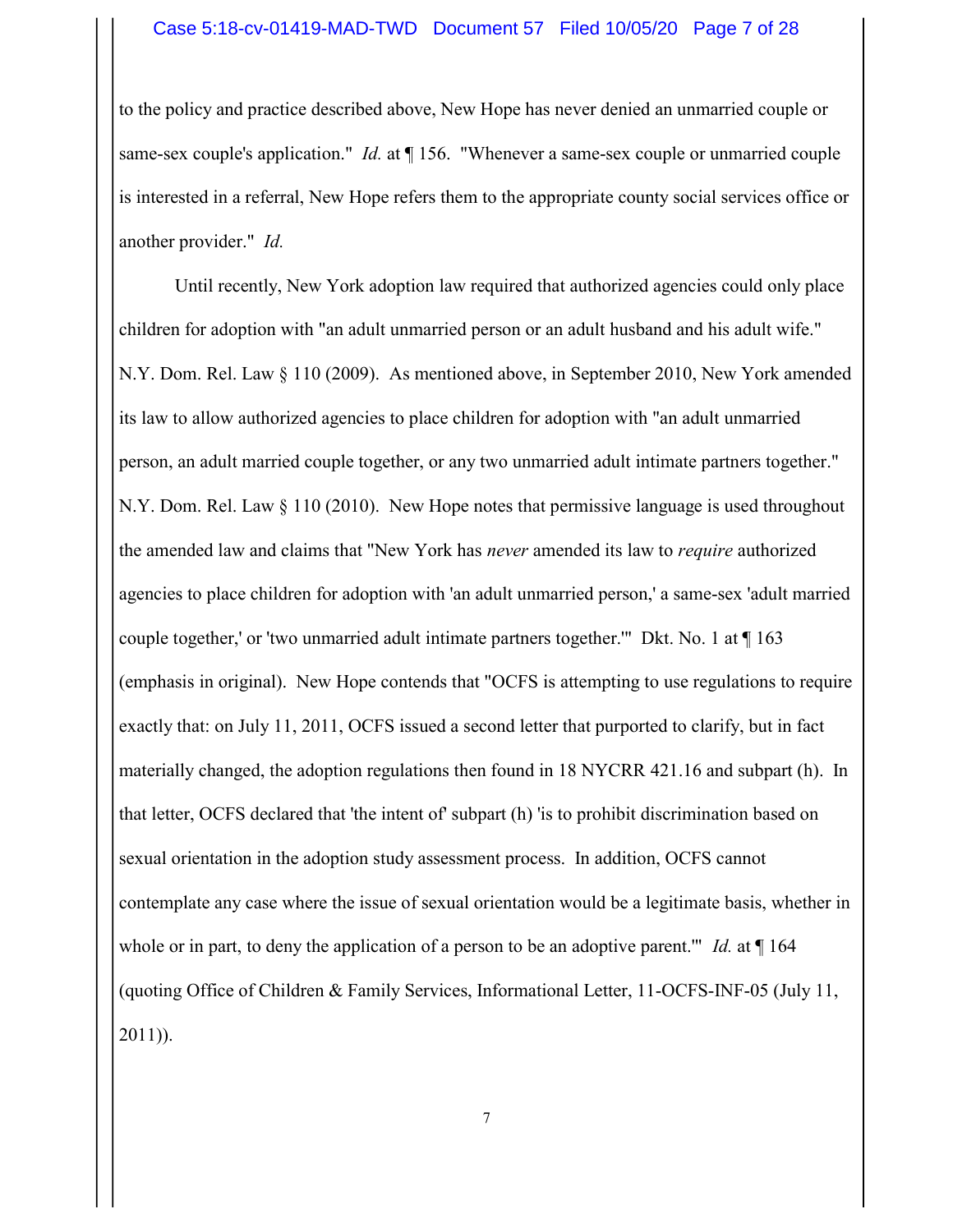In 2013, OCFS amended its adoption regulations, declaring that authorized agencies, "providing adoption services shall ... (d) prohibit discrimination and harassment against applicants for adoption services on the basis of race, creed, color, national origin, age, sex, sexual orientation, gender identity or expression, marital status, religion, or disability ...." 18 N.Y.C.R.R. § 421.3 (2018). Following the 2013 changes, OCFS issued another informational letter in 2016 which stated as follows:

> [T]his policy directive requires the formalization of any existing nondiscrimination and harassment policies and procedures, and possibly the revision of such policies and procedures, by requiring that ... [voluntary agencies] ... not engage in or condone discrimination ... on the basis of race, creed, color, national origin, sex, religion, sexual orientation, gender identity or expression, marital status or disability against ... applicants for adoption services, ... prospective foster parents, foster parents, or children in foster care.

Dkt. No. 1 at  $\P$  167. New Hope claims that OCFS promulgated these new regulations "purporting to require adoption providers to place children with unmarried and same-sex couples in complete disregard for the law, the scope of OCFS's authority, and the rights of adoption providers." Id. at ¶ 168.

In January or February of 2018, Suzanne Colligan of OCFS called New Hope's then Acting Executive Director, Judith A. Geyer. See id. at ¶ 182. During the call, Ms. Colligan conveyed that, under a new policy implemented in 2018, OCFS would be conducting comprehensive on-site reviews of each private provider's procedures. See id. On July 18, 2018, Ms. Colligan sent an email to Ms. Geyer to schedule the adoption program review and included a list of things she needed to review, including New Hope's policies and procedures. See id. at  $\P$ 183. Based on Ms. Colligan's direction that she would need a copy of New Hope's policies and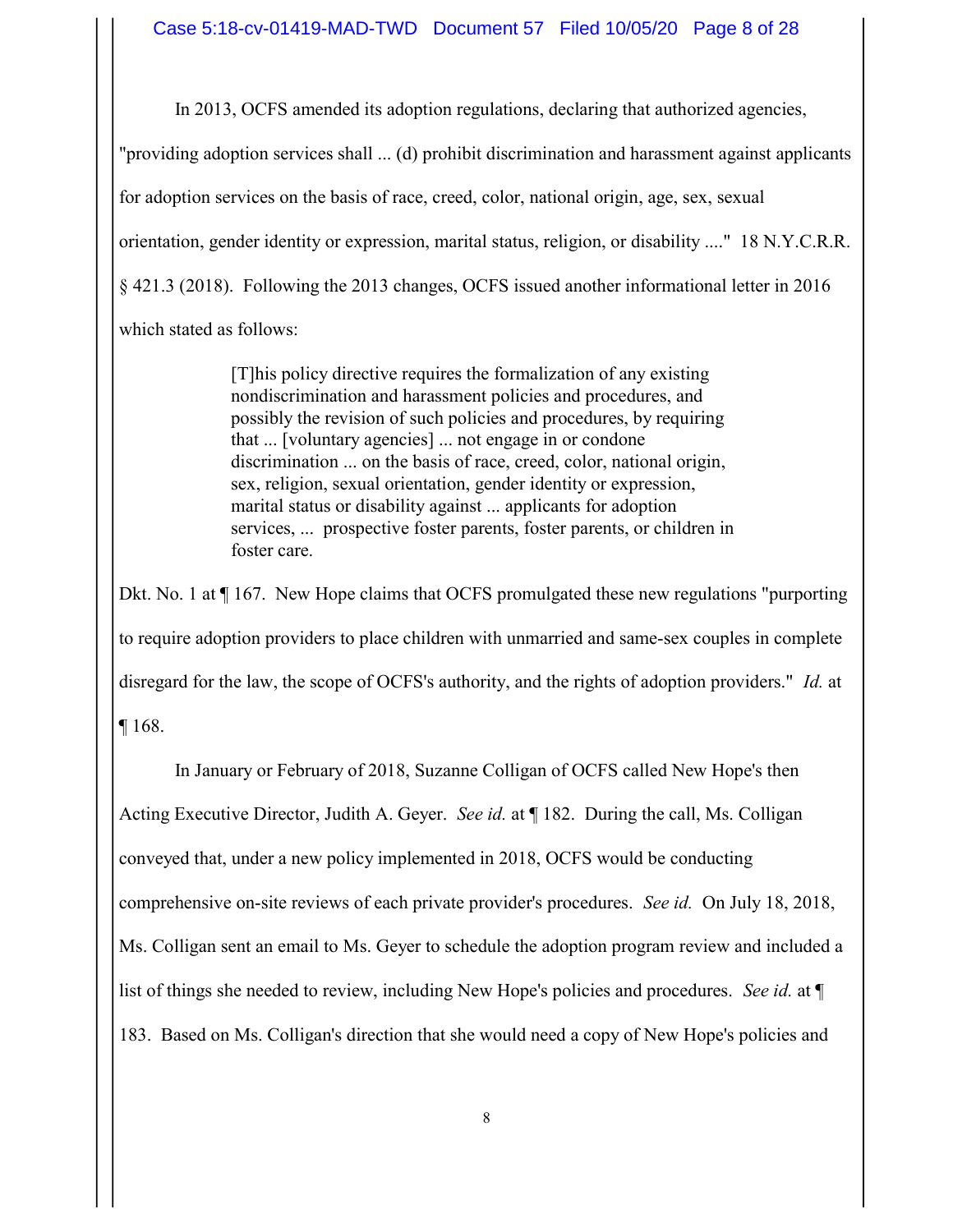procedure manual, Ms. Geyer updated New Hope's formal policies and procedures on adoption into one consolidated manual. See id. at ¶ 184.

On August 28, 2018, Ms. Geyer received an email from Ms. Colligan, stating in part:

I also thought that it might be helpful for you to see the application we use with agencies requiring reauthorization for corporate authority. Since you are authorized in perpetuity, your agency is not required to complete/submit this form. However, I will be asking many of the program questions on it, so you may find it helpful in preparing for my visit.

Dkt. No. 1 at ¶ 185.

On September 6, 2018, Ms. Colligan met with Ms. Geyer and Kathy Decesare, New Hope's Center Director, and took a copy of New Hope's policy and procedure manual with her when she left. See id. at ¶ 186. On October 1, 2018, OCFS sent a letter to Ms. Geyer that praised a number of strengths in New Hope's program, thanked New Hope for its professionalism during the meeting, and suggested a follow-up meeting to discuss a few opportunities for improvement. See id. at ¶ 187. On or about October 9, 2018, Ms. Geyer received a call from Ms. Colligan. During the call, Ms. Colligan stated that she had been reading New Hope's policies and procedures manual, and that New Hope's policy not to place children with those who are living together without the benefit of marriage or with same-sex couples violated 18 N.Y.C.R.R. § 421.3. See id. at  $\P$  188. New Hope claims that Ms. Colligan told Ms. Geyer that New Hope would have to comply with § 421.3 by placing children with unmarried couples and same-sex couples. See id. at ¶ 189. Further, Ms. Colligan stated that if New Hope did not comply, New Hope would be "choosing to close." *Id.* at ¶ 190. Ms. Geyer responded that New Hope would be unwilling to violate its religious beliefs by placing children with unmarried or same-sex couples. See id. at  $\P$  191. Ms. Colligan responded by stating that "'[s]ome Christian ministries have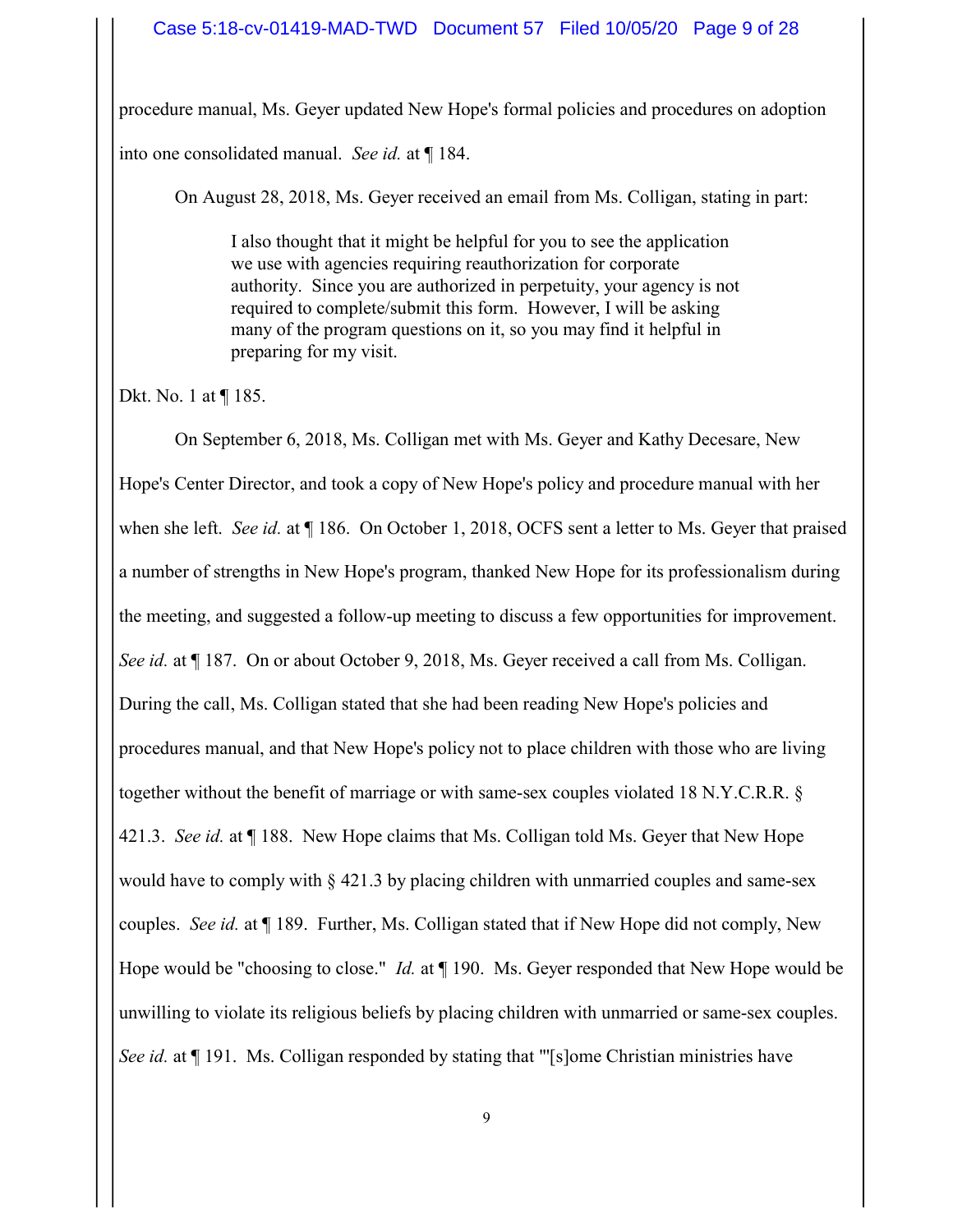decided to compromise and stay open."" *Id.* at ¶ 192. Ms. Colligan informed Ms. Geyer that she would be getting a letter from OCFS mandating compliance by a specific date. See id. at  $\P$  194.

On October 11, 2018, Ms. Colligan emailed Ms. Geyer, stating in part as follows:

You will be receiving a letter from our office soon requesting a formal written response regarding your agency's position. When OCFS receives written notification of an agency's intention to close a program, OCFS will respond with written instructions to the agency with the steps they must take. These steps include the agency's responsibility to seek and obtain agreement with another NYS authorized agency to maintain and store their adoption records, of which includes the handling of activities outlined in the legally bound agreements with birth parents.

Id. at ¶ 195.

On October 12, 2018, Ms. Colligan sent an email to Ms. Geyer stating that "[w]e will put Monday's follow up meeting [to discuss a few minor improvements identified during the visit] on hold for now. The purpose of the follow up meeting would be to work on the necessary changes to your agency policy manual. Based on our recent phone call, the follow up meeting for those purposes does not appear needed at this time." Id. at ¶ 196. On October 17, 2018, Ms. Colligan indicated in an email to Ms. Geyer that she had mailed out a certified letter. That email stated that "[o]nce the letter is returned providing us with written notice of your intent, we will send out a letter outlining our expectations around the handling of those that you are currently providing services and the adoption records." *Id.* at  $\P$  197.

On October 26, 2018, Ms. Geyer received an electronic copy of the letter to which Ms. Colligan had referred. The letter stated that New Hope's policy pertaining to "not placing 'children with those who are living together without the benefit of marriage' or 'same-sex couples' violates Title 18 NYCRR § 421.3." Id. at ¶ 198. The letter further stated: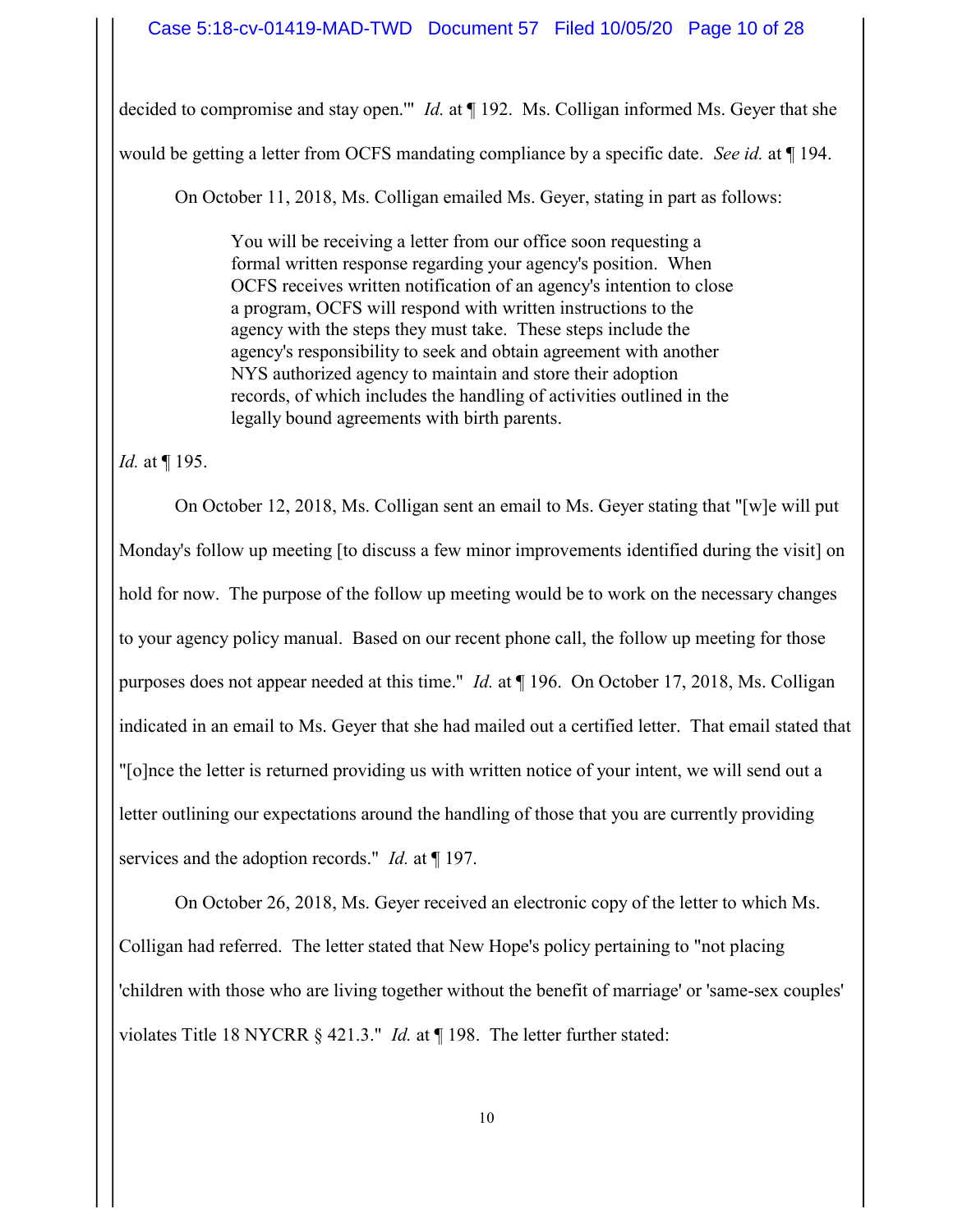OCFS hereby requests a formal written response from [New Hope] stating the agency's position in regard to revising this policy to eliminate those portions that violate the above-cited regulation. Please respond within 15 days of receipt of this letter indicating specifically whether [New Hope] intends to revise the present policy and continue the existing adoption program, or that [New Hope] will not revise the policy so as to comply with the above-cited regulation. Please be aware that should the agency fail to bring the policy into compliance with the regulation, OCFS will be unable to approve continuation of [New Hope's] current adoption program and [New Hope] will be required to submit a close-out plan for the adoption program.

Id. (quoting Dkt. No. 1-7). New Hope was given until November 30, 2018 to respond to OCFS's letter. See id. at ¶ 199.

### D. Procedural History

On December 6, 2018, New Hope filed its complaint alleging that OCFS has violated various constitutional rights protected by the First and Fourteenth Amendments. See Dkt. No. 1. In its first cause of action, New Hope contends that OCFS's interpretation and enforcement of 18 N.Y.C.R.R. § 421.3(d) "targets, shows hostility toward, and discriminates against New Hope because of its religious beliefs and practices" in violation of the First Amendment's Free Exercise Clause. See id. at ¶¶ 230-63. In its second cause of action, New Hope argues that applying "section 421.3(d) to New Hope requires New Hope to engage in speech and expression that it does not wish to convey – speech and expression that violates its core religious beliefs – by compelling it to recommend same-sex couples or unmarried couples as adoptive parents" in violation of the First Amendment. See id. at  $\P$  264-78. In its third cause of action, New Hope contends that section 421.3(d) treats New Hope's speech and exercise of its religious views differently from persons similarly situated to it in violation of the Equal Protection Clause of the Fourteenth Amendment. See id. at  $\P$  279-90. Finally, in its fourth cause of action, New Hope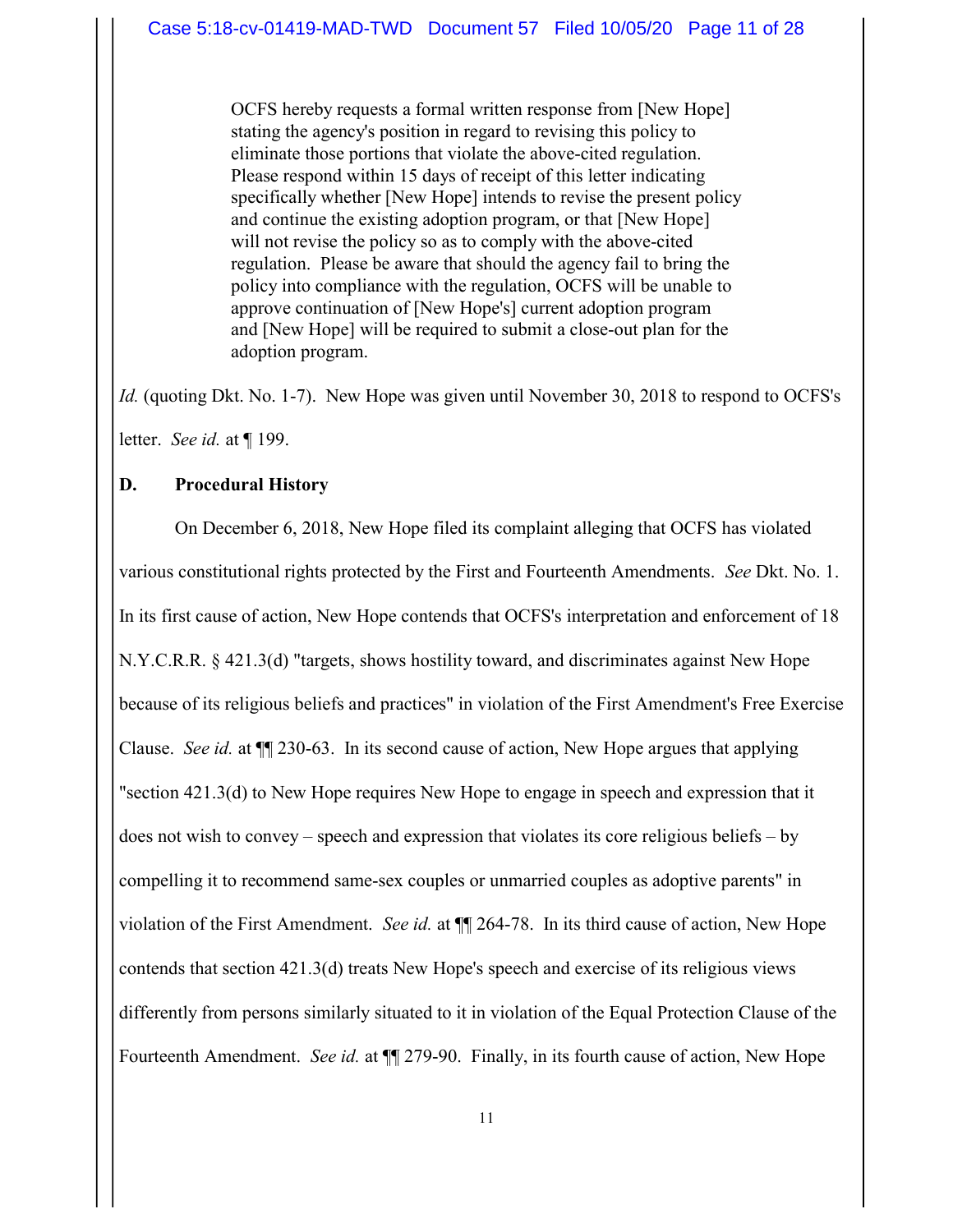alleges that OCFS "has violated the unconstitutional conditions doctrine by conditioning New Hope's perpetual authorization to provide adoption services on its willingness to relinquish its First Amendment rights." *Id.* at  $\P$  291-95.

On December 12, 2018, New Hope filed a motion for a preliminary injunction. See Dkt. No. 15. On January 14, 2019, OCFS moved to dismiss the complaint in its entirety. See Dkt. No. 34. On February 19, 2019, after the motions were fully briefed, the Court held oral arguments on both pending motions. On May 16, 2019, the Court granted OCFS's motion to dismiss the complaint and denied New Hope's motion for a preliminary injunction as moot. See Dkt. No. 38. New Hope timely appealed. See Dkt. No. 40. On July 21, 2020, the Second Circuit issued a decision reversing the Court's dismissal of New Hope's Free Exercise and Free Speech claims and remanded the case for a decision on the motion for a preliminary injunction. See Dkt. No. 44. In its decision, however, the Circuit listed numerous factors and pieces of evidence that this Court should consider in reaching its conclusion. See New Hope, 966 F.3d at 180-83. For the following reasons, New Hope's motion for a preliminary injunction is granted.

#### III. DISCUSSION

#### A. Standard of Review

A preliminary injunction "is an extraordinary and drastic remedy, one that should not be granted unless the movant, by a clear showing, carries the burden of persuasion." Moore v. Consol. Edison Co., 409 F.3d 506, 510 (2d Cir. 2005) (citation omitted). "A decision to grant or deny a preliminary injunction is committed to the discretion of the district court." Polymer Tech. Corp. v. Mimran, 37 F.3d 74, 78 (2d Cir. 1994) (citation omitted).

A party seeking a preliminary injunction must establish "'a threat of irreparable injury and either (1) a probability of success on the merits or (2) sufficiently serious questions going to the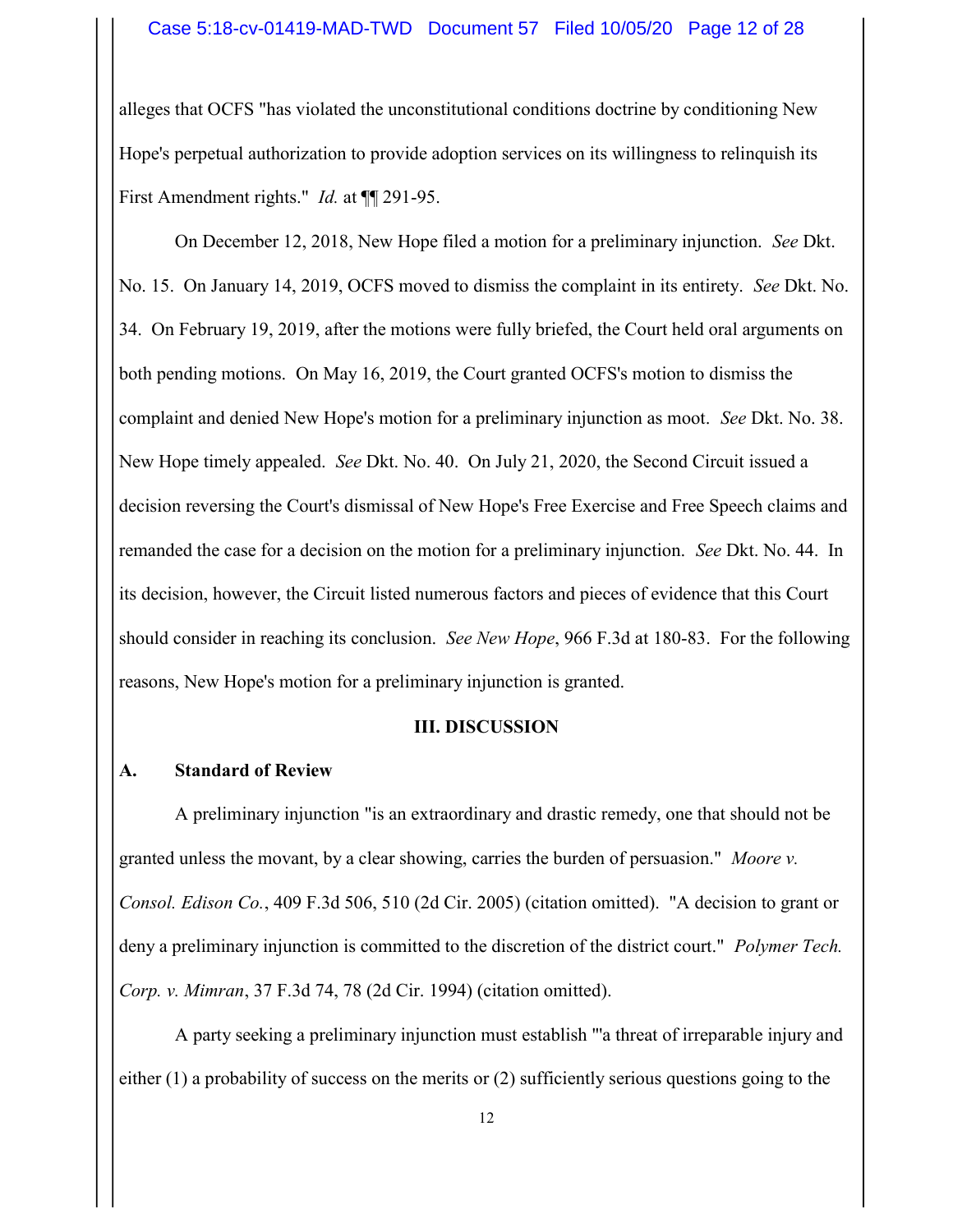merits of the claims to make them a fair ground of litigation, and a balance of hardships tipping decidedly in favor of the moving party." Allied Office Supplies, Inc. v. Lewandowski, 261 F. Supp. 2d 107, 108 (D. Conn. 2003) (quoting Motorola Credit Corp. v. Uzan, 322 F.3d 130, 135 (2d Cir. 2003)).

The Supreme Court has observed that the decision of whether to award preliminary injunctive relief is often based on "procedures that are less formal and evidence that is less complete than in a trial on the merits." Univ. of Tex. v. Camenisch, 451 U.S. 390, 395 (1981). Consonant with this view, the Second Circuit has held that a district court may consider hearsay evidence when deciding whether to grant preliminary injunctive relief. See Mullins v. City of New York, 626 F.3d 47, 52 (2d Cir. 2010). Therefore, the strict standards for affidavits under the Federal Rules of Evidence and in support of summary judgment under Rule 56(c)(4) of the Federal Rules of Civil Procedure requiring that an affidavit be made on personal knowledge are not expressly applicable to affidavits in support of preliminary injunctions. See Mullins v. City of New York, 634 F. Supp. 2d 373, 384 (S.D.N.Y. 2009) (citations omitted). Nevertheless, courts have wide discretion to assess the affidavit's credibility and generally consider affidavits made on information and belief to be insufficient for a preliminary injunction. See 11A Charles Alan Wright et al., Federal Practice and Procedure § 2949 (2d ed. 1995); Mullins, 634 F. Supp. 2d at 373, 385, 390 n.115 (declining to fully credit the "defendants' hearsay affidavit" and noting that while the court "may consider hearsay evidence in a preliminary injunction hearing ..., a court may weigh evidence based on whether such evidence would be admissible under the Federal Rules of Evidence").

Even if the plaintiff demonstrates irreparable harm and a likelihood of success on the merits, the remedy of preliminary injunctive relief may still be withheld if equity so requires. "An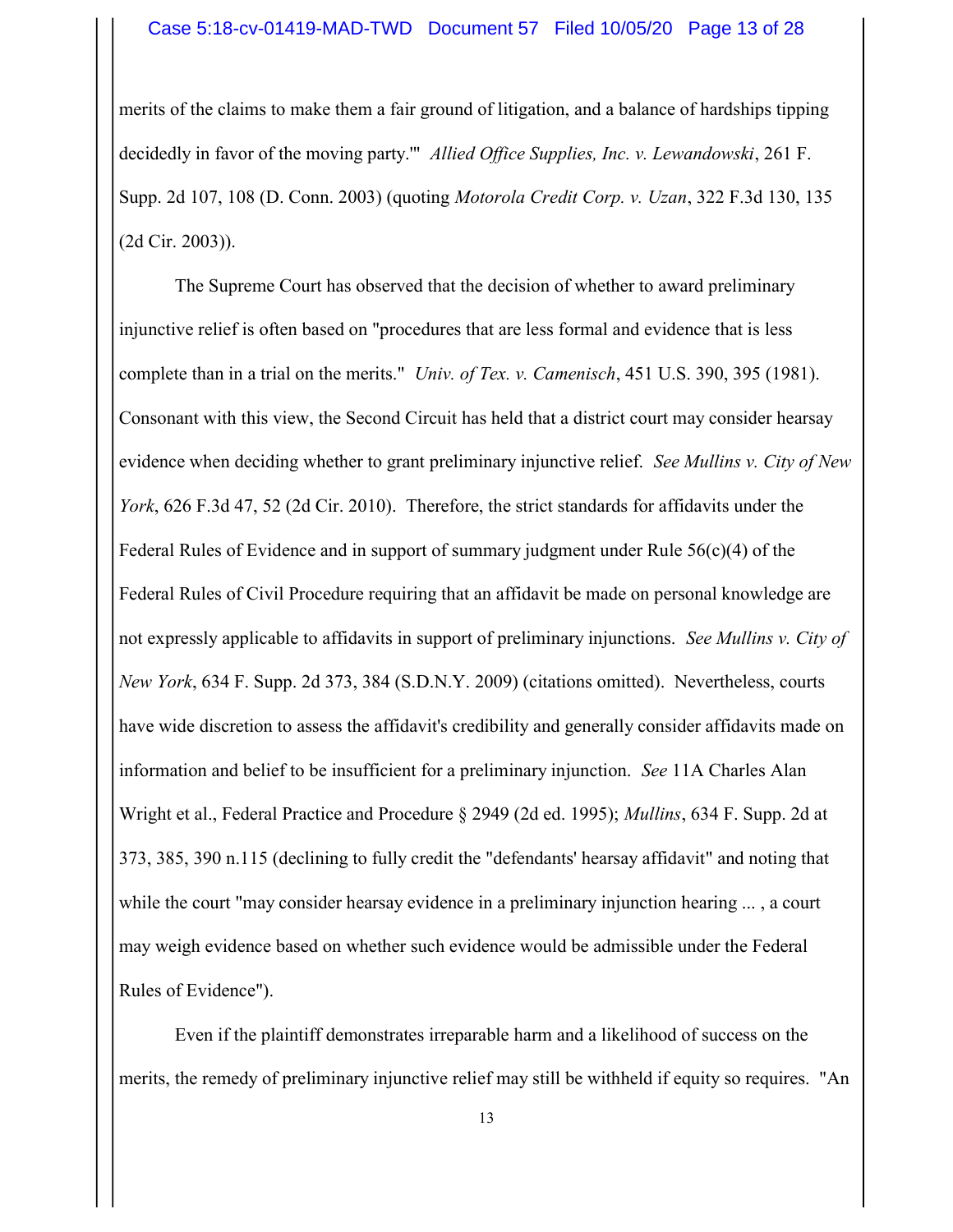#### Case 5:18-cv-01419-MAD-TWD Document 57 Filed 10/05/20 Page 14 of 28

award of an injunction is not something a plaintiff is entitled to as a matter of right, but rather it is an equitable remedy issued by a trial court, within the broad bounds of its discretion, after it weighs the potential benefits and harm to be incurred by the parties from the granting or denying of such relief." Ticor Title Ins. Co. v. Cohen, 173 F.3d 63, 68 (2d Cir. 1999) (citation omitted).

"[B]ecause New Hope seeks a preliminary injunction to stay government action taken in the public interest pursuant to a statutory (and regulatory) scheme, it must establish both a likelihood of success on the merits and irreparable harm in the absence of an injunction." New Hope, 966 F.3d at 181 (citing Alliance for Open Soc'y Int'l, Inc. v. Agency for Int'l Dev., 651 F.3d 218, 230 (2d Cir. 2011), aff'd., 570 U.S. 205 (2020); Alleyne v. N. Y. State Educ. Dep't, 516 F.3d 96, 101 (2d Cir. 2008)). "The 'loss of First Amendment freedoms ... unquestionably constitutes irreparable injury."" Id. (quoting Int'l Dairy Foods Ass'n v. Amestoy, 92 F.3d 67, 71 (1996)). "Thus, 'the dominant, if not the dispositive, factor' in deciding whether to grant a preliminary injunction in this case is New Hope's ability to demonstrate likely success on the merits of its Free Exercise and Free Speech claims." Id. (quoting N.Y. Progress & Prot. PAC v. Walsh, 733 F.3d 483, 488 (2d Cir. 2013)).

#### B. Likelihood of Success on the Merits

#### 1. Free Exercise Claim

The First Amendment states that "Congress shall make no law respecting an establishment of religion, or preventing the free exercise thereof ...." U.S. Const. amend. I. "The Fourteenth Amendment extends the protections of these Establishment and Free Exercise Clauses against state and local governments." New Hope, 966 F.3d at 160 (citing U.S. Const. amend. XIV; Cantwell v. Connecticut, 310 U.S. 296, 303 (1940)). "The Free Exercise Clause, in particular, guarantees to all Americans the 'right to believe and profess whatever religious doctrine [they]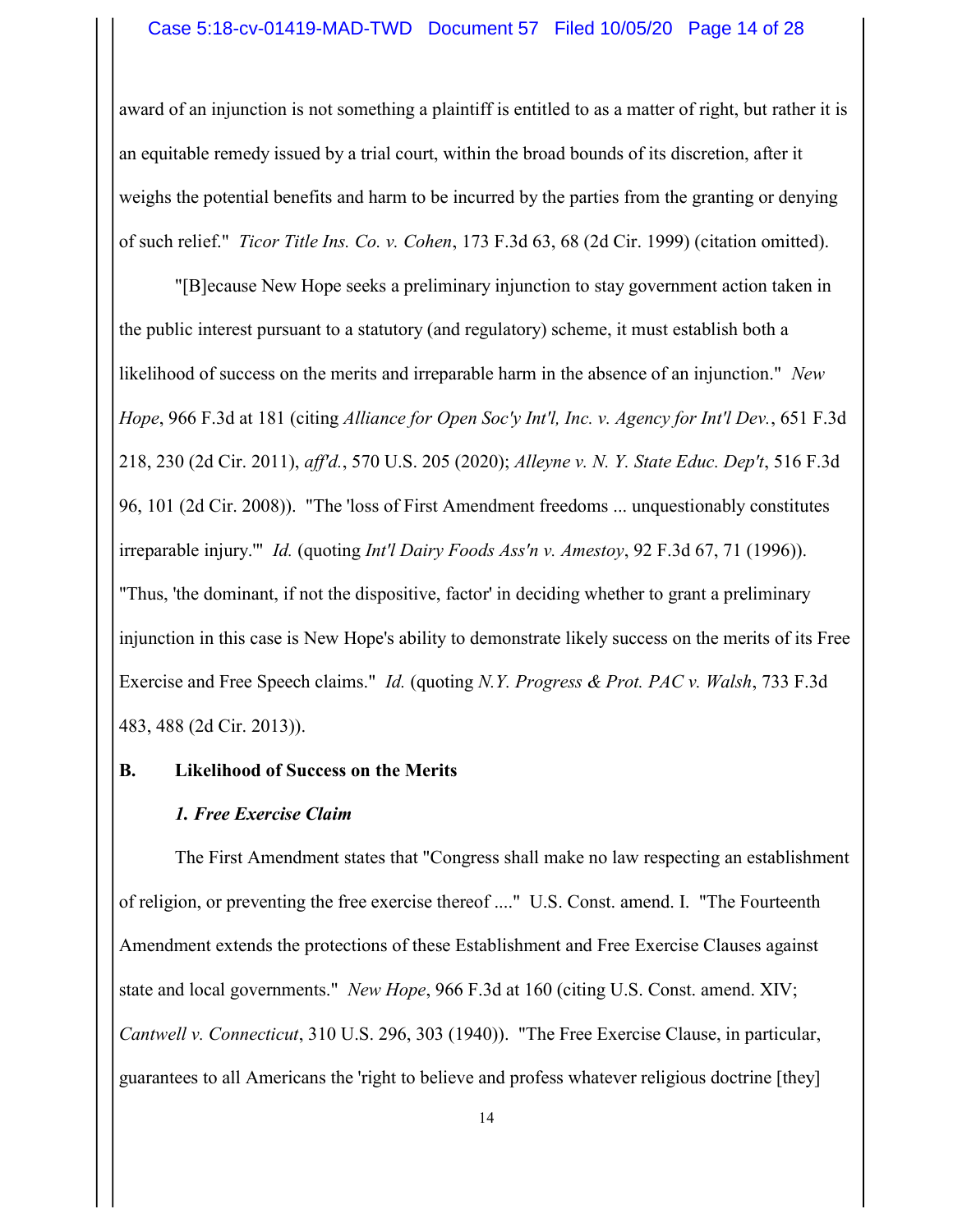desire<sup>[]</sup>,' even doctrines out of favor with a majority of fellow citizens." *Id.* at 161 (quoting Employment Div. v. Smith, 494 U.S. 872, 877 (1990)).

"'At a minimum, the protections of the Free Exercise Clause pertain if the law at issue discriminates against some or all religious beliefs or regulates or prohibits conduct because it is undertaken for religious reasons.'" Commack Self-Service Kosher Meats, Inc. v. Hooker, 680 F.3d 194, 210 (2d Cir. 2012) (quoting Church of the Lukumi Babalu Aye, Inc. v. City of Hialeah, 508 U.S. 520, 532 (1993)). "Nonetheless, 'the right of free exercise does not relieve an individual of the obligation to comply with a valid and neutral law of general applicability on the ground that the law proscribes (or prescribes) conduct that his religion prescribes (or proscribes).'" Id. (quoting Smith, 494 U.S. at 879). "'[I]f the object of a law is to infringe upon or restrict practices because of their religious motivation, the law is not neutral, and it is invalid unless it is justified by a compelling interest and is narrowly tailored to advance that interest." Id. (quoting Lukumi, 508 U.S. at 533) (internal citation omitted). "But the law has permitted government to avoid showing a compelling interest and narrow tailoring if the challenged ban on a religious practice is required by a valid and neutral law of general applicability." New Hope, 966 F.3d at 162 (citing Smith, 494 U.S. at 879).

"The Supreme Court has instructed that a law is not neutral if its object 'is to infringe upon or restrict practices because of their religious motivation.'" Id. (quoting Lukumi, 508 U.S. at 533). Both this Court and the Second Circuit have found that the regulation at issue here, 18 N.Y.C.R.R.  $\S$  421.3(d), is facially neutral. *See id.* at 163. However, this is only the first step. At the second step, "a court must 'survey meticulously' the totality of the evidence, 'both direct and circumstantial.'" Id. "It must consider 'the historical background of the decision under challenge, the specific series of events leading to the enactment or official policy in question, and the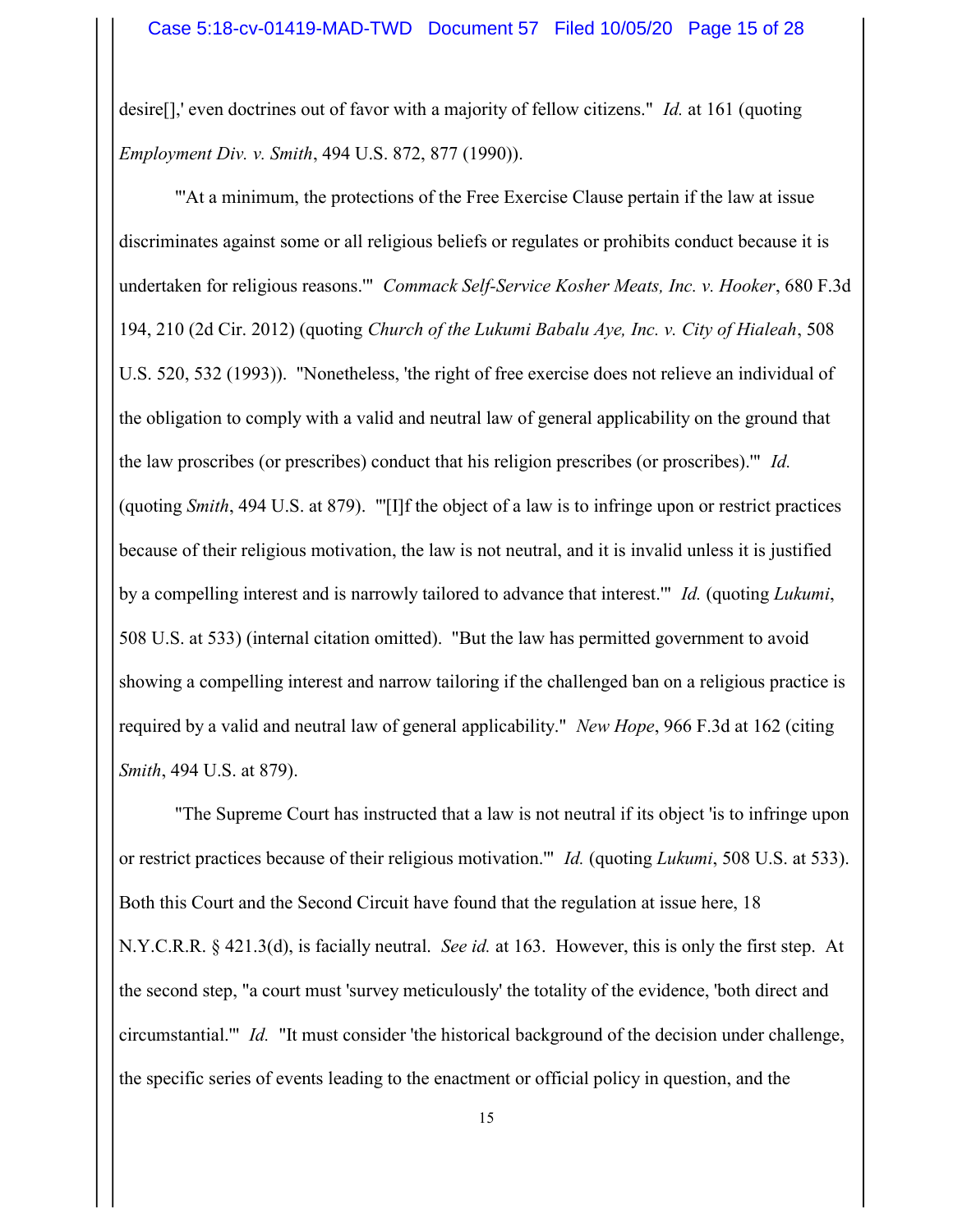#### Case 5:18-cv-01419-MAD-TWD Document 57 Filed 10/05/20 Page 16 of 28

legislative or administrative history, including contemporaneous statements made by members of the decisionmaking body." *Id.* (quoting *Lukumi*, 508 U.S. at 540 (internal quotation marks omitted); accord Masterpiece Cakeshop v. Colo. Civil Rights Comm'n, 138 S. Ct. 1719, 1731 (2018)). Finally, "the effect of a law in its real operation is strong evidence of its object." Lukumi, 508 U.S. at 535.

In its supplemental briefing, New Hope argues that section 421.3(d) is neither neutral in either its origin or its enforcement nor narrowly tailored to advance a compelling interest. See Dkt. No. 52 at 17, 22. Specifically, New Hope points to multiple examples of conduct or statements which, when viewed in their totality, create suspicion of religious animosity. See id. at 17. Additionally, New Hope argues that OCFS has failed to identify any relevant compelling state interest and that, even if it had, closing New Hope does not meet strict scrutiny. See id. at 25-27. In opposition, OCFS argues that section 421.3(d) is neutral and generally applied. See Dkt. No. 53-4 at 1, 5-6. OCFS also argues that section 421.3(d) and its enforcement of the regulation through closure of New Hope is narrowly tailored to advance multiple compelling government interests. See id. at 6-13.

In examining the issue of neutrality of section 421.3(d), the Second Circuit found that the pleadings "give rise to the 'slight suspicion' of religious animosity[.]" New Hope, 966 F.3d at 165. The Second Circuit identified a number of allegations which, in totality, led to its conclusion and urged this Court to consider the same on remand. See id. First, the Second Circuit noted the disconnect between the seemingly permissive language used in the Domestic Relations Law and OCFS's mandatory approach in section 421.3(d). See id. at 165-66. Second, the Second Circuit noted OCFS's almost five year delay in enforcing section 421.3(d) against New Hope. See id. at 166. Third, the complaint alleges that OCFS personnel stated, in effect, that adoption agencies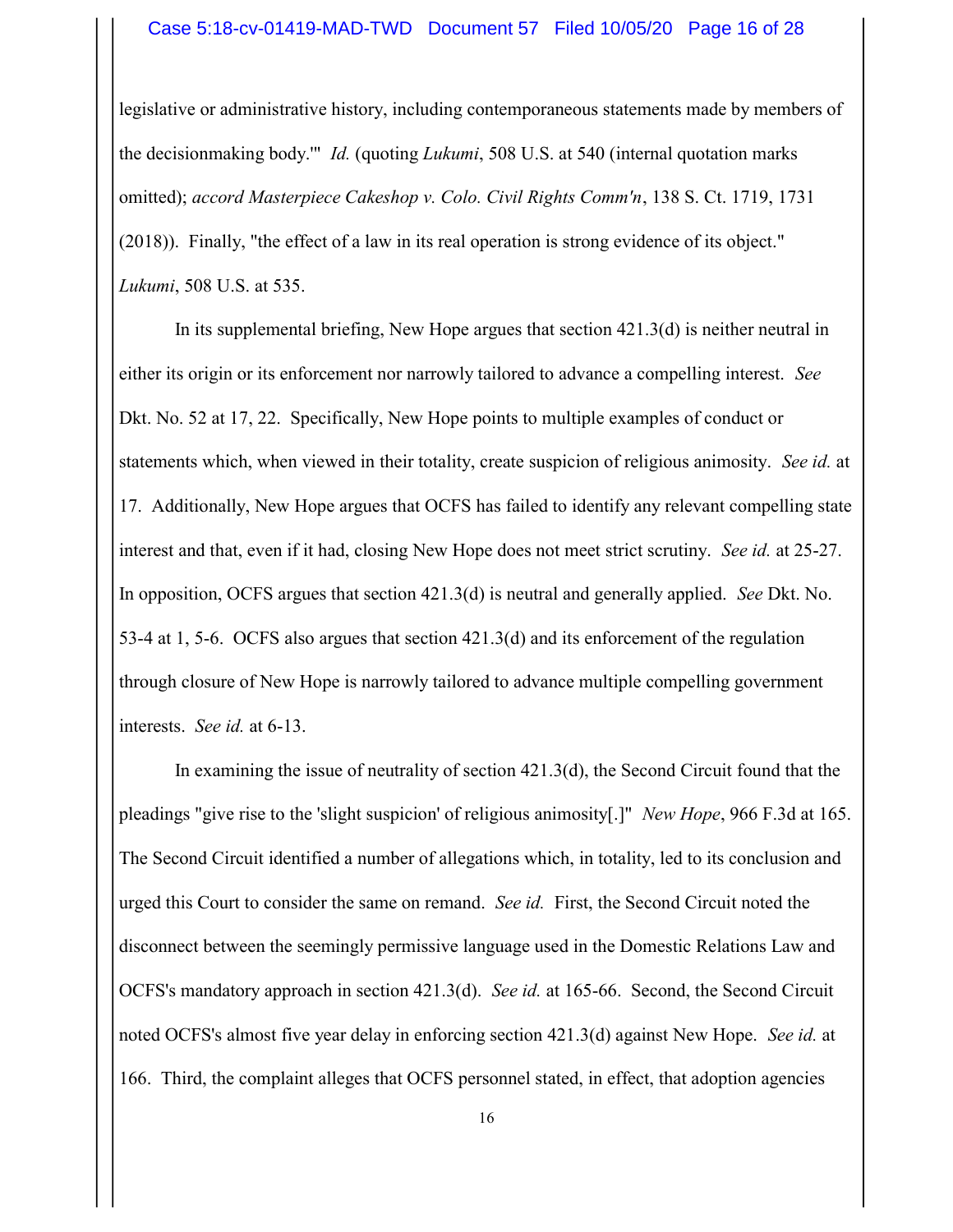were essentially required to abandon their religious views if they conflicted with state law. See id. at 167-68. Fourth, the Second Circuit noted the severity of OCFS's action against New Hope. See id. at 168-69. Forcing New Hope to close was perceived by the Circuit as an incredibly severe reaction which "add[s] some weight to New Hope's claim of hostility toward its religious beliefs." See id. at 168-69. Finally, the Circuit noted allegations that OCFS forced the closure of multiple other adoption agencies which shared New Hope's beliefs about family and marriage. See id. at 169. These allegations, the Circuit explained, seem to be evidence of the "'effect of the law in its real operation'" which can be strong evidence of the object of the law. See id. (citing Lukumi, 508) U.S. at 535).

In its decision, the Second Circuit recommended that the Court consider the lack of evidence that section 421.3(d) applies uniformly and neutrally to all authorized adoption agencies. See id. at 181. In their supplemental briefing, OCFS argues only that "[a]s the Second Circuit recognized, 'a generally applicable anti-discrimination regulation will usually be understood to indicate neutrality rather than religious animosity.'" See Dkt. No. 53-4 at 8.

As previously mentioned, the Second Circuit noted a "disconnect between [section 421.3(d)] and the law it purports to implement, [New York Domestic Relations Law Section 110]." New Hope, 966 F.3d at 165. The Circuit described the statute as "permissive" and found that it does not contain a mandate "requiring adoption agencies to approve adoption by any persons." Id. Citing debate transcripts from the New York State Assembly, OCFS argues that it "reasonably interpreted the statute as permitting the agency to require that unmarried and samesex couples be treated equally[.]" See Dkt. No. 53-4 at 10-12. However, in light of the Circuit's finding that the statute is "permissive," the Court cannot find OCFS's interpretation reasonable.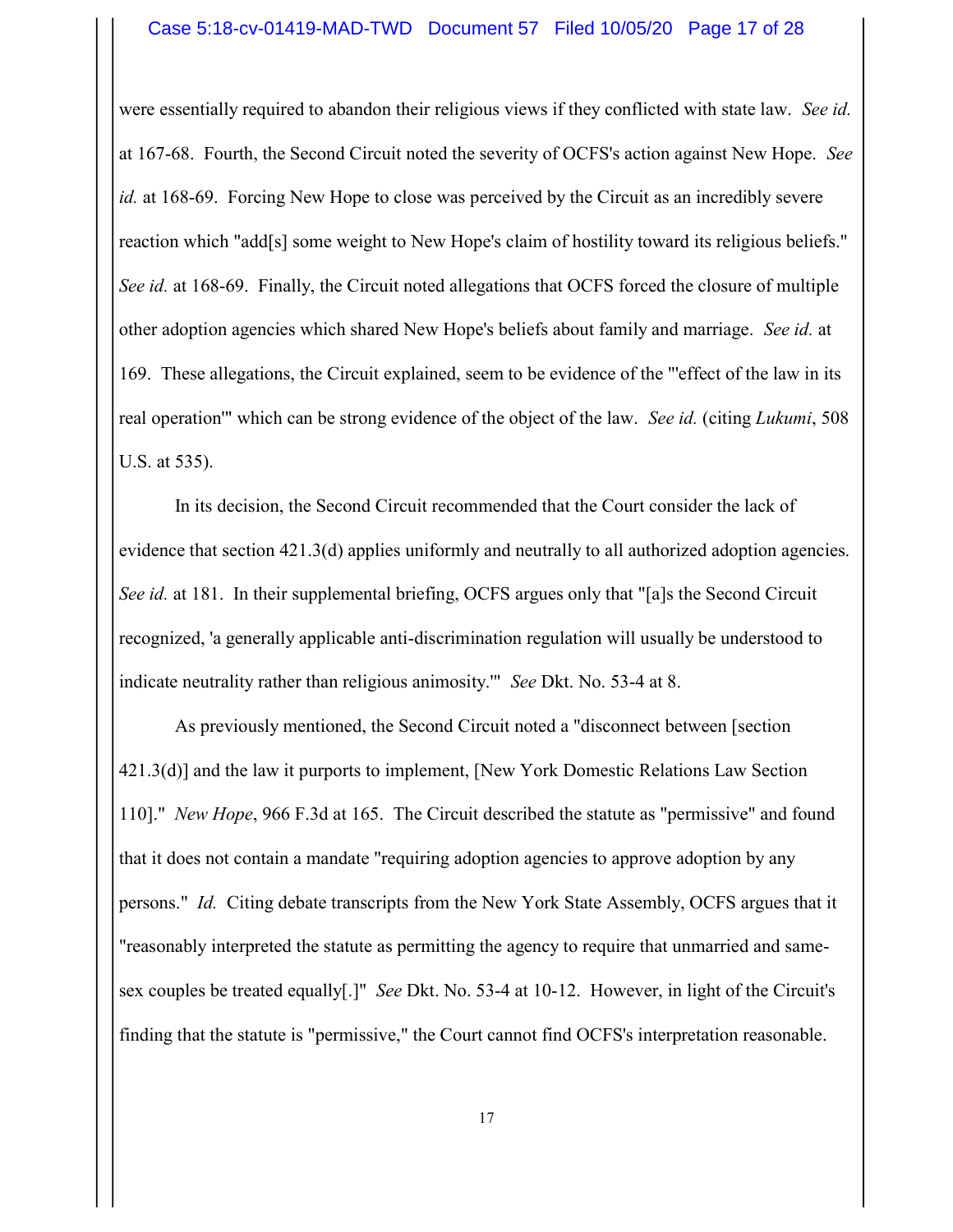The plain language of section 110 serves to expand the persons who "may adopt." See N.Y. Dom. Rel. Law § 110; New Hope, 966 F.3d at 165. It does not impose any requirement on adoption agencies as to which adoption applications the agency must approve. See N.Y. Dom. Rel. Law § 110. Additionally, as the Second Circuit explained, examination of the enactment history reveals that included in the bill jacket is a statement from the Governor which states that the law allows more people to adopt than ever before "without compelling any agency to alter its present policies." New Hope, 966 F.3d at 166 (quoting Gov. Mem., New York Bill Jacket, 2010 S.B. 1523, ch. 509). This evidence indicates that the law was permissive, thereby indicating that OCFS's implementation of section 421.3(d) demonstrates some animosity towards particular religious beliefs.

In its supplemental briefing, OCFS provides an explanation for the delay in enforcement of section 421.3(d) against New Hope. See Dkt. No. 53-4 at 6-8. OCFS essentially argues that they were unaware of New Hope's discriminatory practices until 2018. See id. at 8. This lack of review is because New Hope was one of a small number of adoption agencies that operated with perpetual corporate authority. See id. at 7-8. OCFS's previous review process would occur during the corporate re-authorization process, but in 2017, it was discovered that this process resulted in agencies operating with perpetual corporate authority going significant lengths of time without review or visits from OCFS. See id. As a result of this discovery, OCFS modified its review procedures to include regular reviews for agencies operating with perpetual corporate authority, such as New Hope. See id. at 8. Also following this discovery, OCFS, as part of a remedial effort, reviewed all approved adoption agencies with perpetual corporate authority, including New Hope. See id. This evidence appears to cut against a finding that New Hope was targeted for review and action because of their religious beliefs.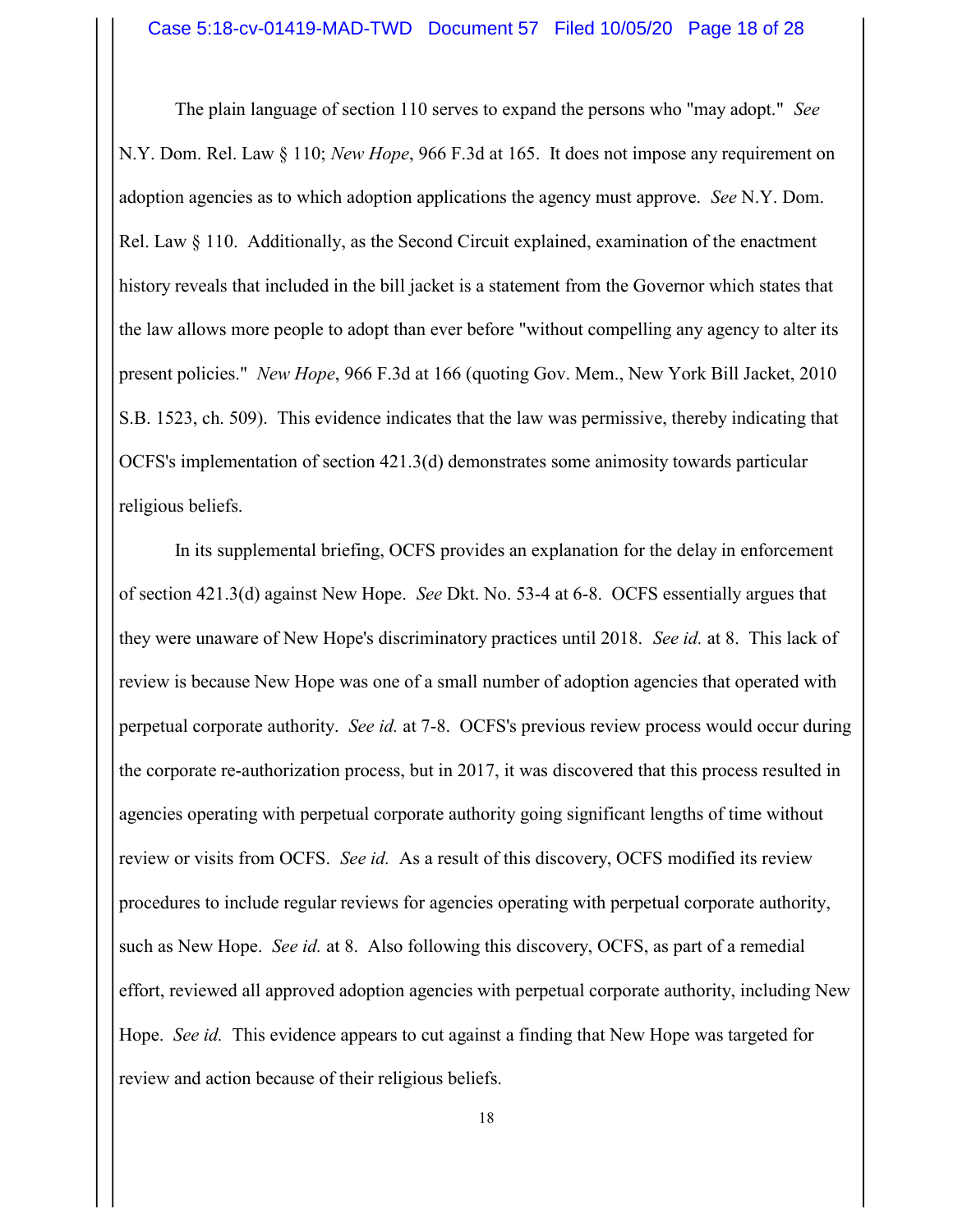However, the Second Circuit also considered allegations of certain statements made by OCFS personnel in evaluating hostility towards religious beliefs. See New Hope, 966 F.3d at 167- 68. Specifically, New Hope alleges that when it protested OCFS's instruction to approve adoptions for same-sex couples or close its adoption service, OCFS responded that "[s]ome Christian ministries have decided to compromise and stay open." See Dkt. No. 1 at ¶ 192. New Hope also cites to a statement of OCFS's spokeswoman which she made in commenting on the closure of a Christian adoption agency in Buffalo. See id. at ¶ 204. New Hope alleges that OCFS stated that

> New York State law is clear ... discrimination of any kind is illegal and in this case OCFS will vigorously enforce the laws designed to protect the rights of children and same sex couples. In New York State, we welcome all families who are ready to provide loving and nurturing homes to foster or adoptive children. There is no place for providers that choose not to follow the law.

See id. In its supplemental briefing, OCFS argues that New Hope has mischaracterized the statement and that the statement only declares that agencies must obey the law. See Dkt. No. 53-4 at 13. However, consideration of the statement as a whole suggests that the adoption agency being discussed did not comply with the regulations regarding adoption of children by same sex couples and that OCFS utilized enforcement mechanisms against it.

As to the allegation that OCFS informed New Hope that it could "compromise and stay open," OCFS argues that this is a hearsay statement and is not sufficient to demonstrate likelihood of success on the merits. See id. However, the Second Circuit noted that this allegation, which was included in a verified complaint, and has not been contested by OCFS, may be treated as evidence. See New Hope, 966 F.3d at 191.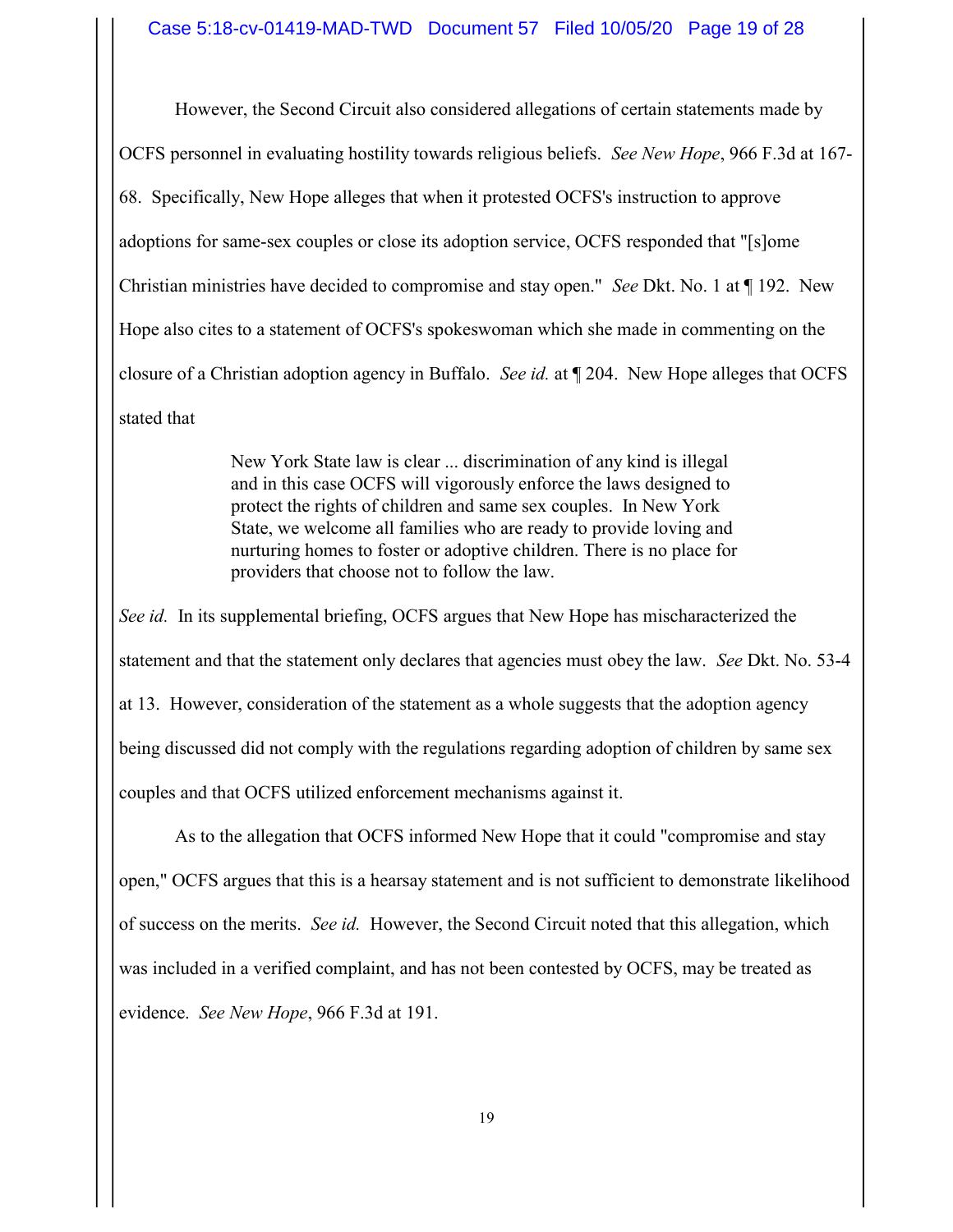Another factor that was noted by the Circuit as bearing on religious hostility is the severity of OCFS's action in ordering the closure of New Hope. See id. at 168. During the appeal, the issue of the source of OCFS's authority to close New Hope was never resolved, but was flagged as an issue for the Court to consider as possible evidence of hostility towards New Hope's religious beliefs. *See id.* at 169. OCFS now argues that New Hope has left it with no choice but to force closure of the agency due to its non-compliance with the regulation. See Dkt. No. 53-4 at 13. Certainly, OCFS has the authority to enforce section 421.3(d), which presumably provides them authority to close agencies that choose not to comply with state law. However, because the Second Circuit questioned, without deciding, the legitimacy of OCFS's attempt to close New Hope, the Court finds this information to be neutral.

Finally, the Second Circuit noted that New Hope's allegations that other adoption agencies with similar religious beliefs about marriage and family were forced to close by OCFS may be evidence of hostility towards religious beliefs. See New Hope, 966 F.3d at 169. In its supplemental briefing, OCFS has denied that it closed any authorized adoption agencies in New York State in 2018 and 2019. See Dkt. No. 53-4 at 6. OCFS explains that a number of secular and faith-based adoption agencies voluntarily discontinued adoption services, others were removed for lack of corporate authority, and others lost accreditation or changed names. See id. At this point, the Court cannot know how many of the voluntary closures were the result of pressure from OCFS based on their religious beliefs, or if any such pressure was applied by OCFS at all. Thus, the Court finds this information to be neutral.

While not all of the evidence discussed weighs in favor of a finding of hostility when viewed individually, the totality of the evidence indicates that section 421.3(d), as promulgated and enforced by OCFS, is not neutral and appears to be based on some hostility towards New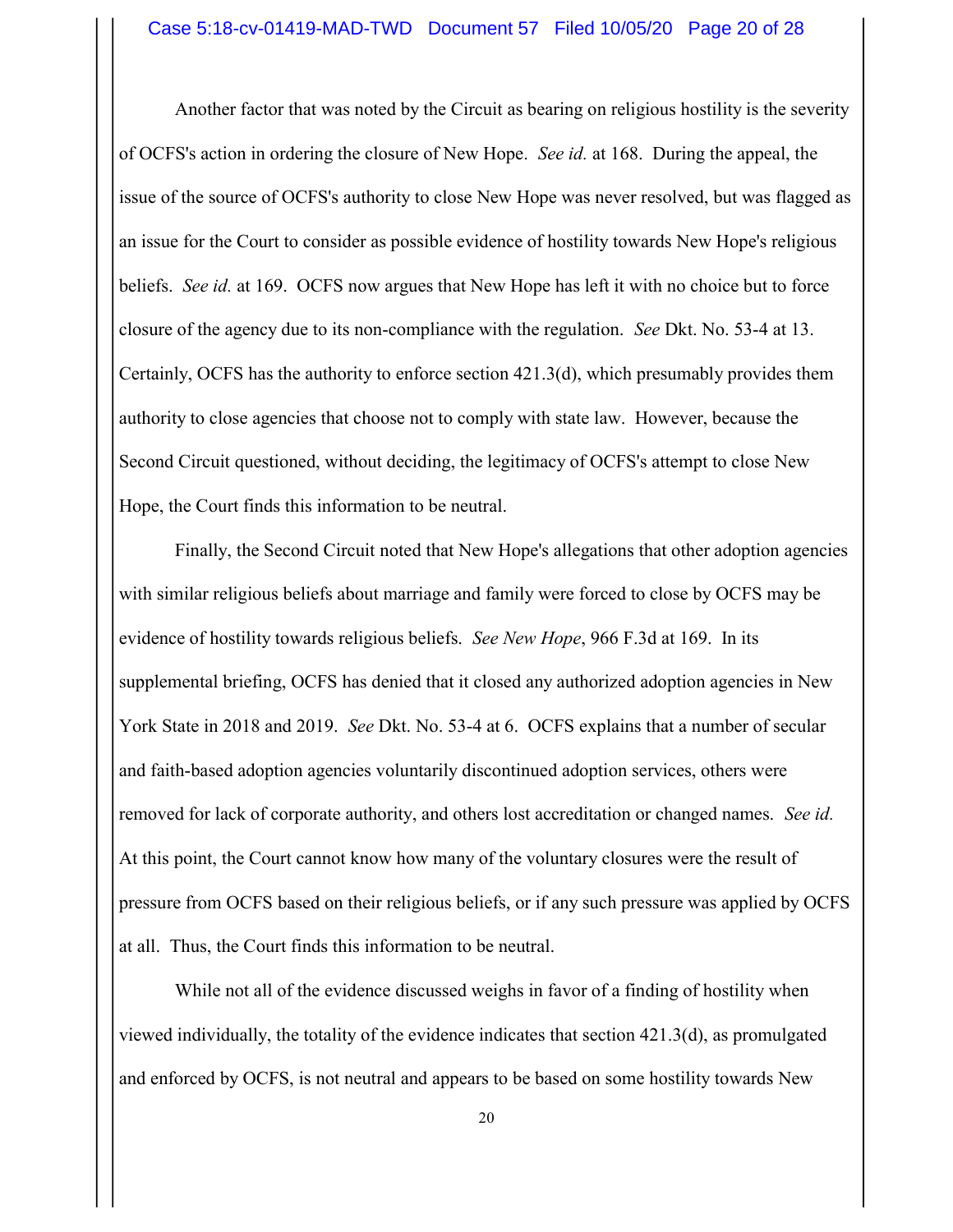Hope's religious beliefs. In light of the Second Circuit's all but explicit direction, the Court finds that the totality of the evidence weighs in favor of a finding of hostility. In finding hostility, the Court relies on a number of factors that the Circuit noted in its decision. Those factors include OCFS's implementation of the seemingly permissive language of New York Domestic Relations Law Section 110 as mandatory requirements in section 421.3(d), the severity of OCFS's actions and the lack of explanation as to the legal authority to engage in such action, and statements made by OCFS personnel which demonstrate their motivations in enforcing section  $421.3(d)$ .<sup>1</sup> Because

(continued...)

<sup>&</sup>lt;sup>1</sup> In conducting its analysis, the Court cannot ignore the drastic difference in the circumstances which have historically led to findings of religious hostility and the circumstances of the present case. In fact, this Court previously made the same observation. See Dkt. No. 38 at 16-24. The Second Circuit disagreed. In Lukumi, the Supreme Court noted that the sessions surrounding the creation of the law at issue were rife with hostility, with municipal leaders calling the church "an abomination of the Lord." See Lukumi, 508 U.S. at 541. In Masterpiece Cakeshop, the Supreme Court noted hostile comments from members of the Colorado Civil Rights Commission and the commission's inconsistent treatment of religious discrimination and sexual-orientation discrimination to conclude that the commission's treatment of a cake shop owner "violated the [s]tate's duty under the First Amendment not to base laws or regulations on hostility to a religion or religious viewpoint." Masterpiece Cakeshop, 138 S. Ct. at 1731. In Trump v. Hawaii, the record contained significant amounts of anti-Muslim animus. See Trump v. Hawaii, 138 S. Ct. 2392, 2417-18 (2018) (noting statements by the President that "Islam hates us" and that the country is "having problems with Muslims coming into the country"). In Buck v. Gordon, 429 F. Supp. 3d 447, 451 (W.D. Mich. 2019), the court considered statements by the Attorney General prior to her election in which she described an agency in a similar position to that of New Hope as "'hate-mongers' who disliked gay people more than they cared about children." Here, the only statements upon which the Second Circuit relies indicate, at worst, that OCFS intends to ensure compliance with anti-discrimination law in the adoption process, regardless of an organization's religious beliefs. The Court finds the argument that these statements indicate hostility tenuous. Although the Second Circuit found the Fulton case distinguishable, in that case, the court, in finding a nearly identical regulation neutral, noted that the regulation did not "'proscribe particular conduct only or primarily when religious motivated;' they proscribe only CSS's ability to turn away qualified Philadelphians on the basis of particular character traits without regard to secular or religious reasons." Fulton, 320 F. Supp. 3d at 683 (quoting Lighthouse Inst. for Evangelism, Inc. v. City of Long Branch, 510 F.3d 253, 275 (3d Cir. 2007)). However, the Second Circuit rejected that analysis, finding that "New Hope's pleadings easily give rise to the 'slight suspicion' of religious animosity that the Supreme Court, in both Lukumi and Masterpiece Cakeshop, indicated could raise constitutional concern." See New Hope, 966 F.3d at 165. Although this Court respectfully disagrees, it is bound by the Second Circuit's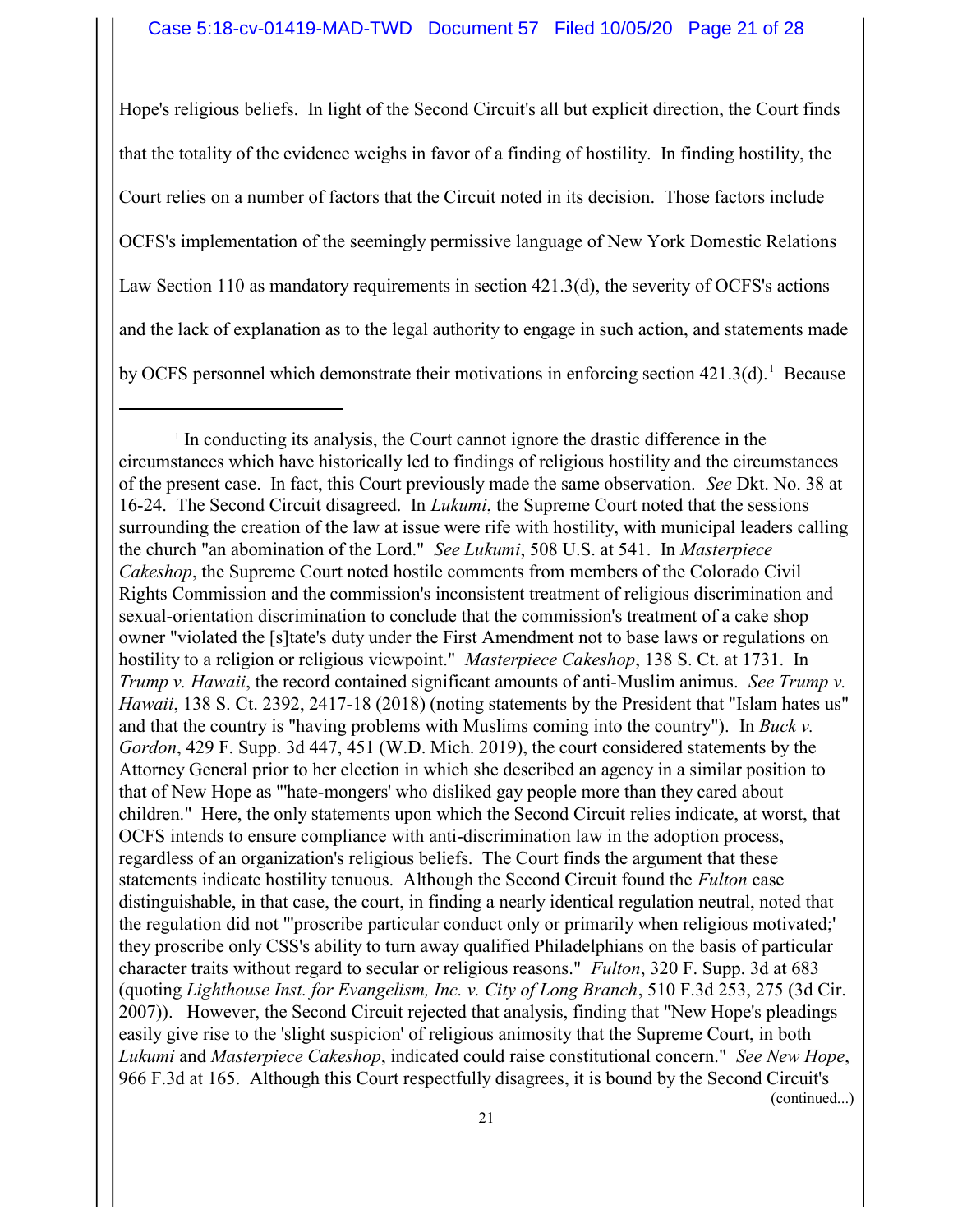the regulation is not neutral and generally applied, then OCFS must demonstrate that section 421.3(d) is narrowly tailored to advance a compelling governmental interest. See Commack, 680 F.3d at 210 (quoting Lukumi, 508 U.S. at 533). For the following reasons, the Court finds that OCFS has failed to make such a showing.

Throughout this litigation, OCFS has argued that section 421.3(d) serves the state's interest in providing homes to children by increasing the number of prospective adoptive parents. See Dkt. No. 37 at 12. Most recently, OCFS has also argued that the state has a compelling interest in avoiding discrimination on the basis of marital status or sexual orientation. See Dkt. No. 53-4 at 14. Additionally, OCFS argues that there is no way to more narrowly tailor section 421.3(d) because permitting adoption agencies to refuse to consider applications of prospective families on grounds unrelated to their ability to parent serves to reduce the number of prospective adoptive parents. See Dkt. No. 37 at 12. New Hope argues that OCFS has failed to identify any relevant compelling state interest and, alternatively, that applying section 421.3(d) to close New Hope does not actually advance, nor is it narrowly tailored to advance, any compelling state interest. See Dkt. No. 52 at 23-27.

Certainly, the state has a compelling interest in fighting discrimination. See Fulton v. City of Phila., 922 F.3d 140, 163 (3d Cir. 2019) (collecting cases). However, the regulation is not narrowly tailored to advance the state's compelling interest. The Second Circuit interpreted the amendment of the Domestic Relations Law as "signal[ing] an intent for some accommodation of religious beliefs[.]" New Hope, 966 F.3d at 166. By failing to provide such an accommodation to New Hope, section 421.3(d) is broader than is necessary to advance the state's compelling interest.

 $\cdot$ <sup>1</sup>(...continued) interpretation.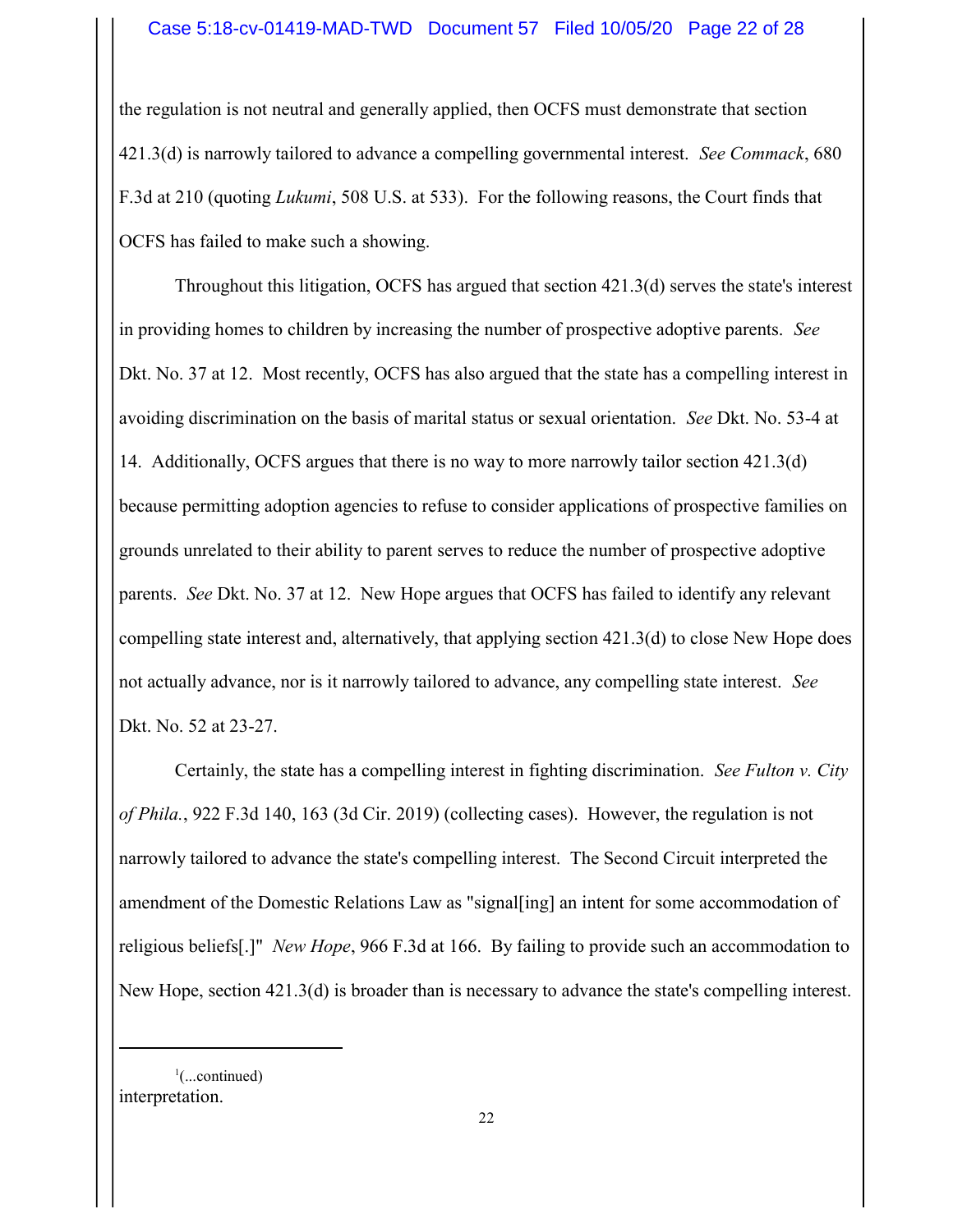#### Case 5:18-cv-01419-MAD-TWD Document 57 Filed 10/05/20 Page 23 of 28

Additionally, no one disputes that the state has a compelling interest in maximizing the number of families available to adopt. New Hope argues, however, that enforcing section 421.3(d) to close New Hope actually runs contrary to the state's interest in maximizing the number of families available for adoption. See Dkt. No. 52 at 23. The Court agrees. In this instance, section 421.3(d) is not narrowly tailored to advance the state's interest.

In its decision, the Second Circuit asked whether New Hope's "recusal-and-referral" practice is the most narrowly tailored means of avoiding discrimination without impairing New Hope's Free Exercise and Free Speech rights. See New Hope, 966 F.3d at 183. The Circuit noted that the record does not contain evidence of any complaints from referred couples nor does it indicate that couples were unable to adopt as a result of referral. See id. Absent such evidence, "it is not evident that, pending resolution of the merits of this case, recusal and referral poses such a risk of trauma and social harm to unmarried and same-sex adoption applicants that nothing less than the closure of New Hope's adoption operation can adequately safeguard the State's interests." Id. Accordingly, the Court finds that New Hope has demonstrated that it is likely to succeed on this claim.

#### 2. Free Speech Claim

"New Hope claims that OCFS also violated its constitutional right to Free Speech in two ways: (a) by compelling it to say something it does not believe, i.e., that adoption by unmarried or same-sex couples can be in the best interests of a child; and (b) by requiring it to associate with such couples, thereby impeding New Hope's ability to promote its own beliefs and values about religion, marriage, and family." Id. at 170. In opposition, OCFS argues that to the extent the Court finds that New Hope engages in speech in processing adoption applications, that such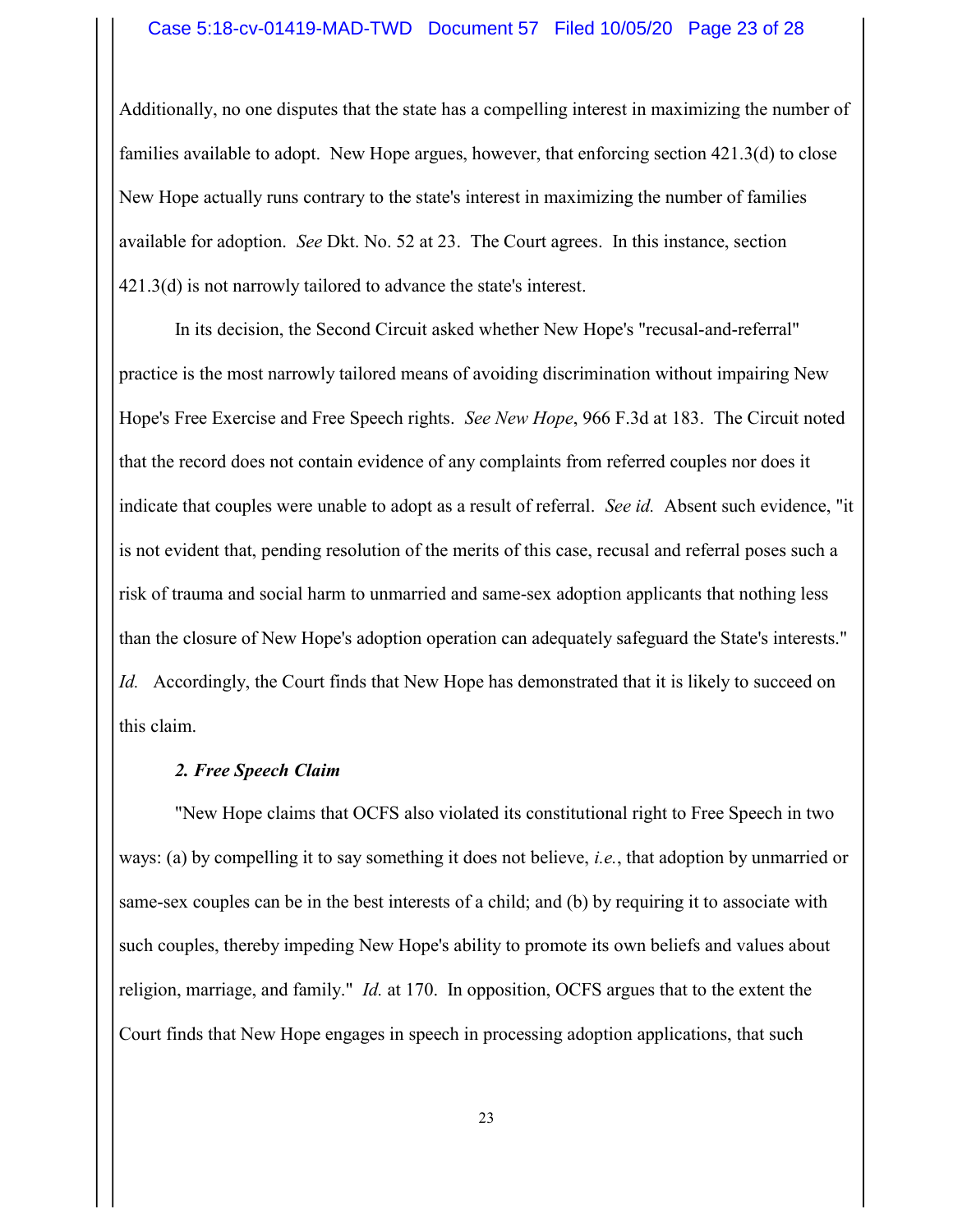speech is government speech. See Dkt. No. 53-4 at 14. Alternatively, OCFS argues that section 421.3(d) is narrowly tailored to advance compelling state interests. See id. at 14-15.

#### a. Compelled Speech

"'At the heart of the First Amendment' is the principle 'that each person should decide for himself or herself the ideas and beliefs deserving of expression, consideration, and adherence.'" New Hope, 966 F.3d at 170 (quoting Agency for Int'l Dev., 570 U.S. at 213 (quoting Turner Broad. Sys., Inc. v. FCC, 512 U.S. 622, 641 (1994)). "Consistent with this principle, freedom of speech means that the 'government may not prohibit the expression of an idea,' even one that society finds 'offensive or disagreeable.'" *Id.* (quoting *Texas v. Johnson*, 491 U.S. 397, 414 (1989); Barr v. Am. Ass'n of Political Consultants, 140 S. Ct. 2335, 2354 (2020)). Similarly, the government may not tell people that there are things that they must say. See Agency for Int'l Dev., 570 U.S. at 213. "Thus, when government 'direct[ly] regulat[es] ... speech' by mandating that persons explicitly agree with government policy on a particular matter, it 'plainly violate[s] the First Amendment." *New Hope*, 966 F.3d at 170 (quoting *Agency for Int'l Dev.*, 570 U.S. at 213) (alterations in original).

The Court continues to acknowledge the "inextricable link between New Hope's speech and conduct in the placement of a child for adoption." Id. at 176. On appeal, the Second Circuit identified three types services which are "laden with speech" relevant to New Hope's claims: "counseling birthmothers", "instructing and evaluating adoptive parents", and New Hope's reports regarding whether it is in the best interests of a child to be adopted by a particular applicant. See id. at 171. New Hope provides adoption services "so that, at their end, New Hope itself can speak on the determinative question for any adoption: whether it would be in the best interests of a child to be adopted by particular applicants." Id. New Hope argues that, because of its religious beliefs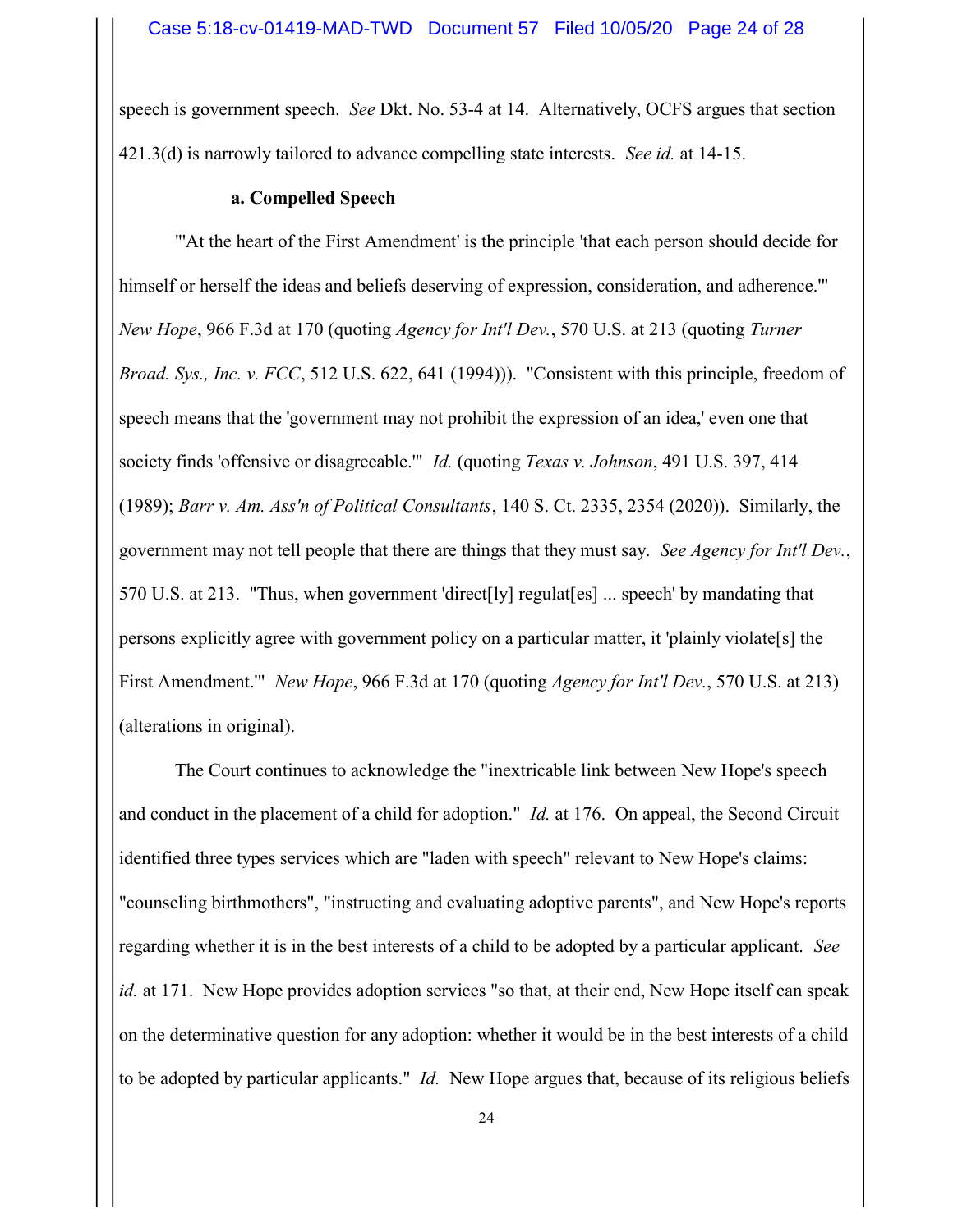about marriage and family, "it does not believe and, therefore, cannot state, that adoption by unmarried or same-sex couples would ever be in the best interests of a child." Id.

The Court finds that by attempting to force New Hope to say that it is in a child's best interests to be placed with an unmarried or same sex couple, despite New Hope's sincere disagreement with that statement, OCFS is attempting to compel speech. Although OCFS argues that New Hope is not compelled to speak because there is an alternative, closure is surely a harsh alternative for New Hope and, as discussed below, it is not the most narrowly tailored means of advancing the state's compelling interests.

#### b. Government Speech

"When government speaks, it is not barred by the Free Speech Clause from determining the content of what it says." *Walker v. Tex. Div., Sons of Confederate Veterans, Inc.*, 576 U.S. 200, 207 (2015) (citing Pleasant Grove City v. Summum, 555 U.S. 460, 467-68 (2009)). "That freedom in part reflects the fact that it is the democratic electoral process that first and foremost provides a check on government speech." Id. (citing Board of Regents of Univ. of Wis. Sys. v. Southworth, 529 U.S. 217, 235 (2000)). "Thus, government statements (and government actions and programs that take the form of speech) do not normally trigger the First Amendment rules designed to protect the marketplace of ideas." *Id.* (citing *Johanns v. Livestock Mktg. Assn.*, 544 U.S. 550, 559 (2005)). "The Supreme Court, however, has held that the mere fact that government authorizes, approves, or licenses certain conduct does not transform the speech engaged therein into government speech." New Hope, 966 F.3d at 171.

Here, the Court previously found that any expressive conduct or other speech in which New Hope engaged in the course of providing adoption services constitutes government speech. See Dkt. No. 38 at 28. The Second Circuit disagreed. See New Hope, 966 F.3d at 175. In doing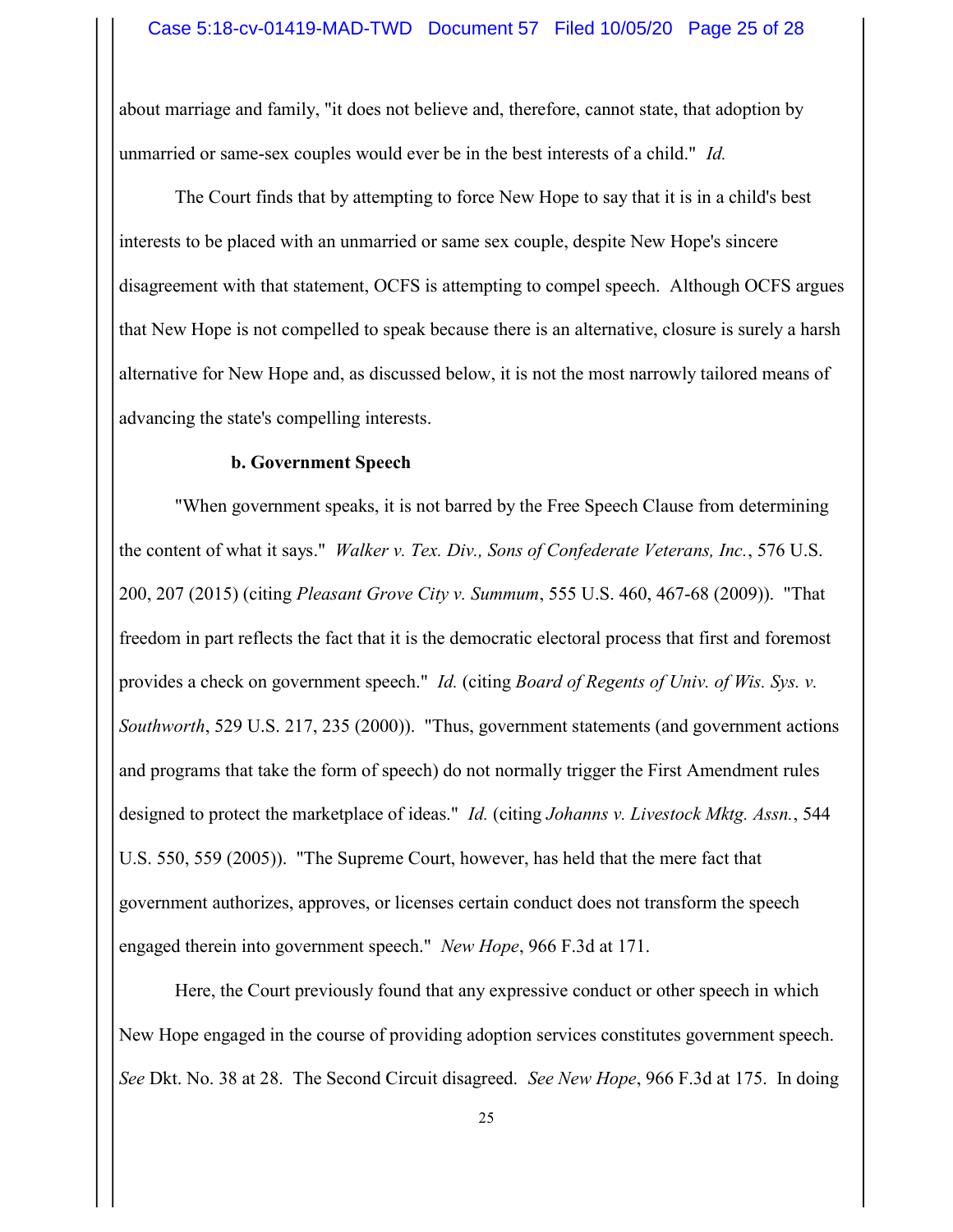so, the Circuit noted that none of the traditional indicators of government speech are present here. See id. at 174. "[A]doption has not historically been treated by government as a means for it to communicate with the public on various matters." *Id. c.f. Pleasant Grove*, 555 U.S. 460; *Walker*, 576 U.S. 200. Additionally, the record does not "suggest that the public understands New Hope's expressive activities, either in generally providing adoption services or, ultimately, in recommending a child's placement, to be the State's own message." New Hope, 966 F.3d at 174. OCFS has not provided any information or evidence which indicates otherwise on either of these points. See Dkt. No. 53-4 at 14-18.

Finally, the Second Circuit noted that based on the pleadings, a court cannot conclude "that 'from beginning to end' the messages conveyed by New Hope are so controlled by New York as to be the State's own." See New Hope, 966 F.3d at 175 (quoting Johanns, 544 U.S. at 560). In reaching this conclusion, the Circuit considered the amount of discretion afforded to each adoption agency in reaching a conclusion regarding the propriety of placements. See id. In its supplemental briefing, OCFS that "[a]gency discretion is not unbridled." See Dkt. No. 53-4 at 14. OCFS argues that it has the authority to decide what factors may or may not be considered in evaluating applicants and that compliance with such factors cannot be deemed speech. See id.

Although OCFS may use its judgment to determine what factors adoption agencies may or may not consider in processing adoption application, this does not eliminate the significant discretion that agencies have in determining whether placement with prospective adoptive parents is in the best interests of the child. See New Hope, 966 F.3d at 175. This discretion and authority has been recognized by OCFS. See id. at 177. In fact, the applicable regulations do not define what is in the best interests of the child, but rather provides a list of factors which the adoption agency must consider. See id. There is no single determinative factor, rather this process requires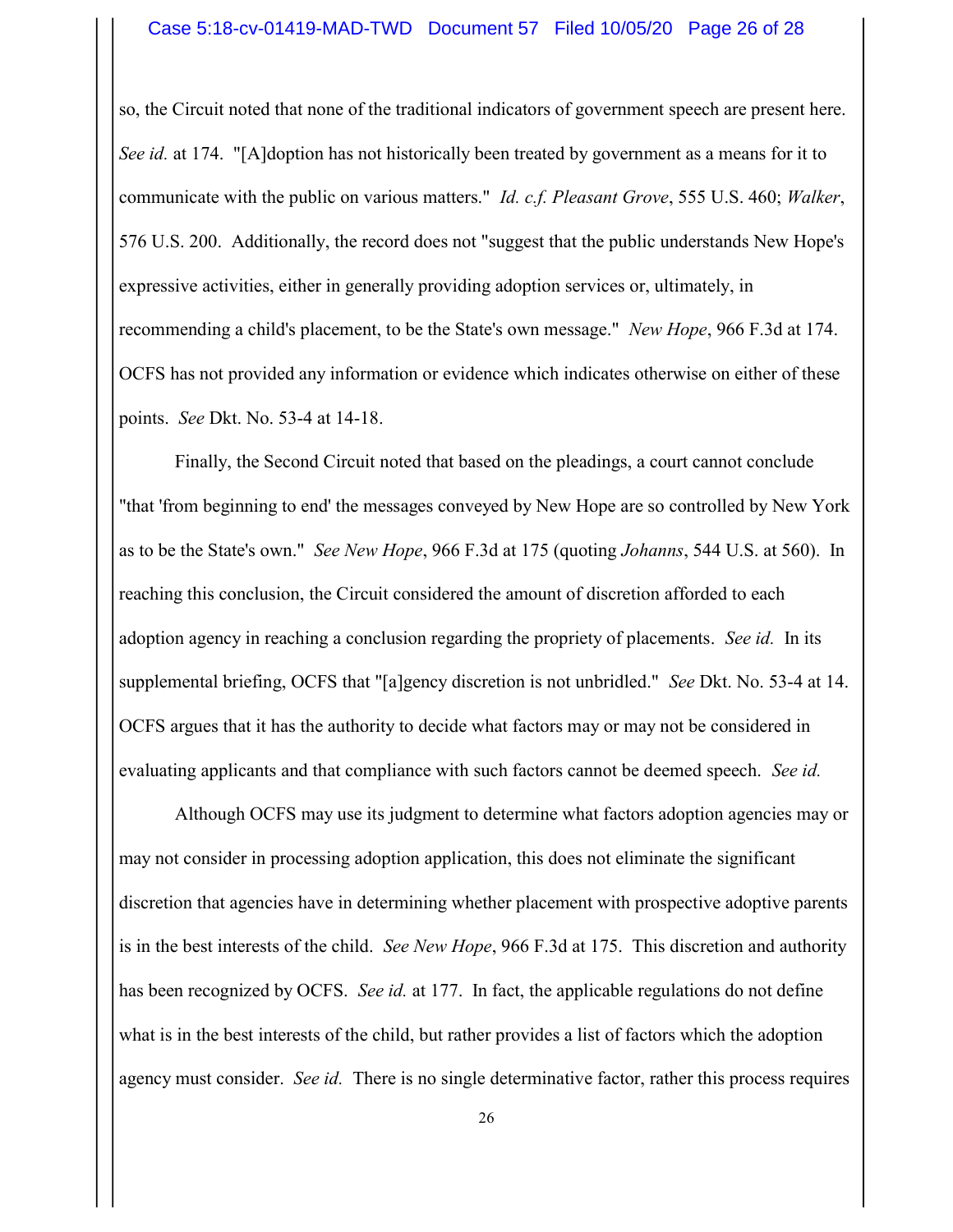an exercise of discretion by the agency. See id. Thus, the Court finds that New Hope's message is not so controlled by the State of New York as to be government speech.

The Second Circuit also urged caution in extending the doctrine of government speech beyond its established precedents. See id. at 172-73. Finding no precedent which would apply to this case, the Court cannot find that New Hope engaged in government speech in making recommendations as to the best interests of the child. See id. at 181.

In the alternative, OCFS argues that even if section 421.3(d) compels speech, it is narrowly tailored to avoid discrimination on the basis of marital status or sexual orientation and to promote the pool of potential adoptive families. See Dkt. No. 53-4 at 15. As discussed above, each of these interests are certainly compelling. However, section  $421.3(d)$  is not narrowly tailored to advance those interests. As the Second Circuit explicitly asked: is New Hope's "recusal-and-referral" practice a narrowly tailored means for avoiding discrimination without impairing New Hope's Free Speech rights? See New Hope, 966 F.3d at 183. Based on the current record, the Court finds that it is.

As it stands, New Hope has demonstrated likelihood of success as to its claim that section 421.3(d) compels it to speak contrary to its religious beliefs by requiring that New Hope say that placement with unmarried or same sex couples is in the best interests of the child. At present, OCFS has presented New Hope with an ultimatum: make such a statement or close. However, the Court finds that the recusal-and-referral approach is more narrowly tailored to the state's interests